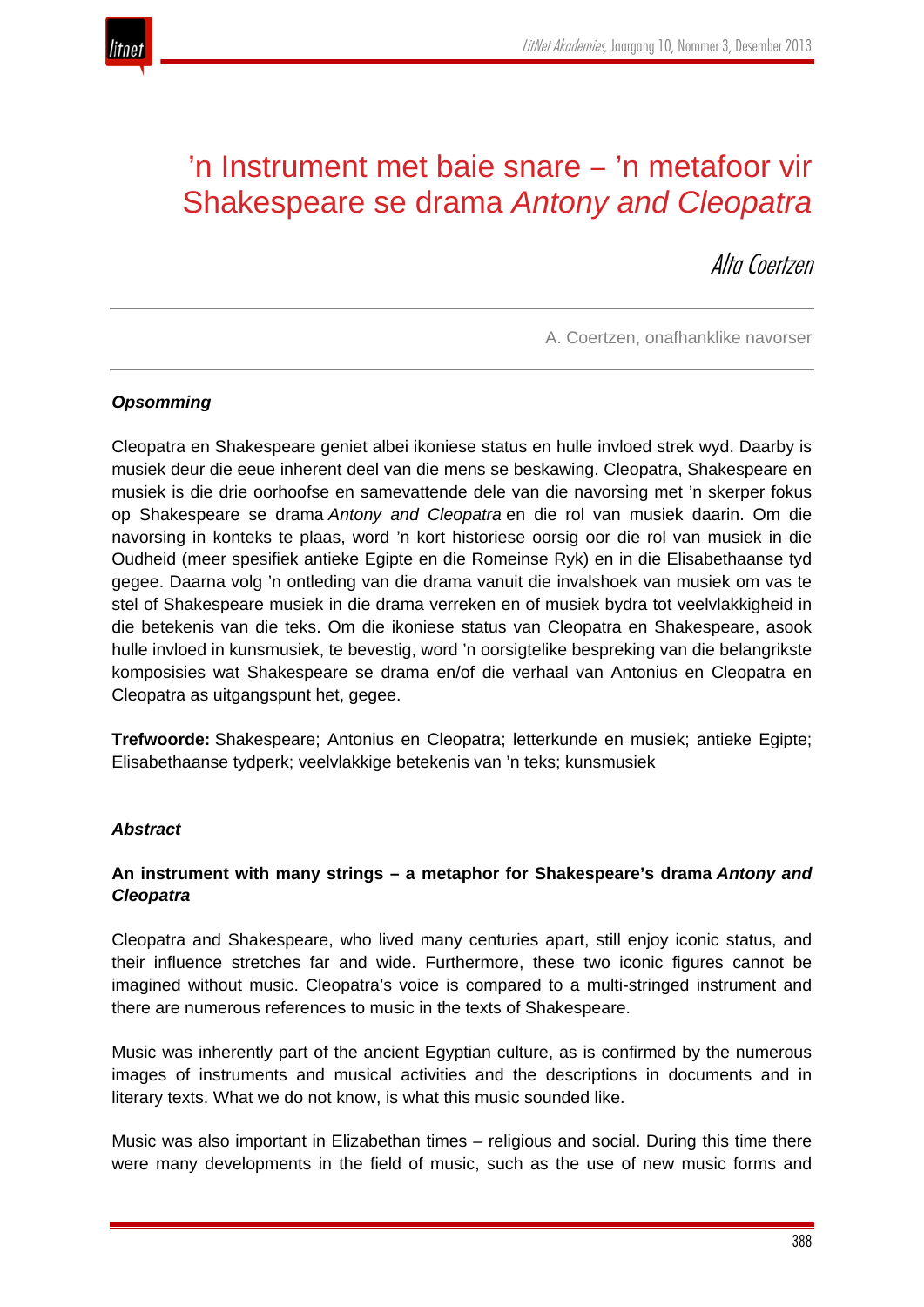styles, of which the madrigal is an example; and using the lute as a solo and as an accompanying instrument more often also heightened the complexity of music through polyphony. Furthermore, the compositions of composers like Byrd and Tallis have been preserved, and some musical instruments as well as drawings and descriptions of the instruments from that time exist to this day. Although we know what the music of that time sounded like and that music was used in the stage productions of Shakespeare's dramas, we do not always know which music was used. Based on the above, the three general themes of the research were therefore Cleopatra, Shakespeare and music.

The purpose of the research was to establish by means of questions whether Shakespeare made music part of the dramatic information in *Antony and Cleopatra* and if so, how Shakespeare interlinked music with the dramatic information. Another question, namely whether music, references to it and/or using it contributed to the multi-faceted character of the text of *Antony and Cleopatra*, was also explored. Lastly, consideration was given to the question whether Cleopatra, and in particular Shakespeare's text, inspired composers to capture the story in music.

With the different research questions as a guide, the following conclusion was reached: Shakespeare used music as part of the dramatic information, such as the frequent indications that fanfares resound (played mostly by trumpets) and that the melancholic hautboys play before the historic Battle of Actium takes place. Playing of the instruments not only creates atmosphere; it is also part of the action and it contributes to the emotional meaning of the text, for instance the absence of a fanfare when Octavia appears on stage. With Cleopatra's arrival on a galley we know that the choice of the flutes is not incidental, but that it forms part of the ambiguous meaning of the text. Although the singing of the bacchanals in this drama is a social event, it also portrays the power struggle between the opposing groups, and it points ahead to Antony's defeat. This song of debauchery and drunkenness also has another side, because the text is based on the verse rhythm of the "Veni Creator Spiritus". Through this contrast, the text moves through various levels of meaning, from the literary level to the anagogic level, and music contributes to this layering.

Idiomatic expressions of which music forms a part are also found in the drama, for instance when Cleopatra rebukes the messenger because he blurts out the bad news like a trumpet. Music forms from Shakespeare's era, like the ballad and the lullaby, are also woven into the text of *Antony and Cleopatra,* and this contributes to the ironic meaning of the text. Music is concealed and allegorically present in the portrayal of Cleopatra as a Siren and of Antony as invincible. Music is also used metaphorically in the drama when Antony refers to the "black vesper's pageants". Through the music, the cultural differences between Rome and Alexandria are depicted. When Rome is the focus, the music is mostly of a march-like nature. Over against that, Cleopatra wants to hear music to lift her mood and when she relates her memories, music is fundamentally present. The Neoplatonic perceptions of music, the use of musical realism as well as emotional realism are subtly entwined in the text. Interpreters who compare the love story of Antony and Cleopatra with the love story in Solomon's Song of Songs and Shakespeare's use of apocalyptic language when Antony describes the extent of their love, certainly contribute to the profound meaning of the text.

Cleopatra's beauty, her legendary lovely voice, her amorous escapades and, of course, her dying hours provide stimulating material for a composer, and her history has a fascinating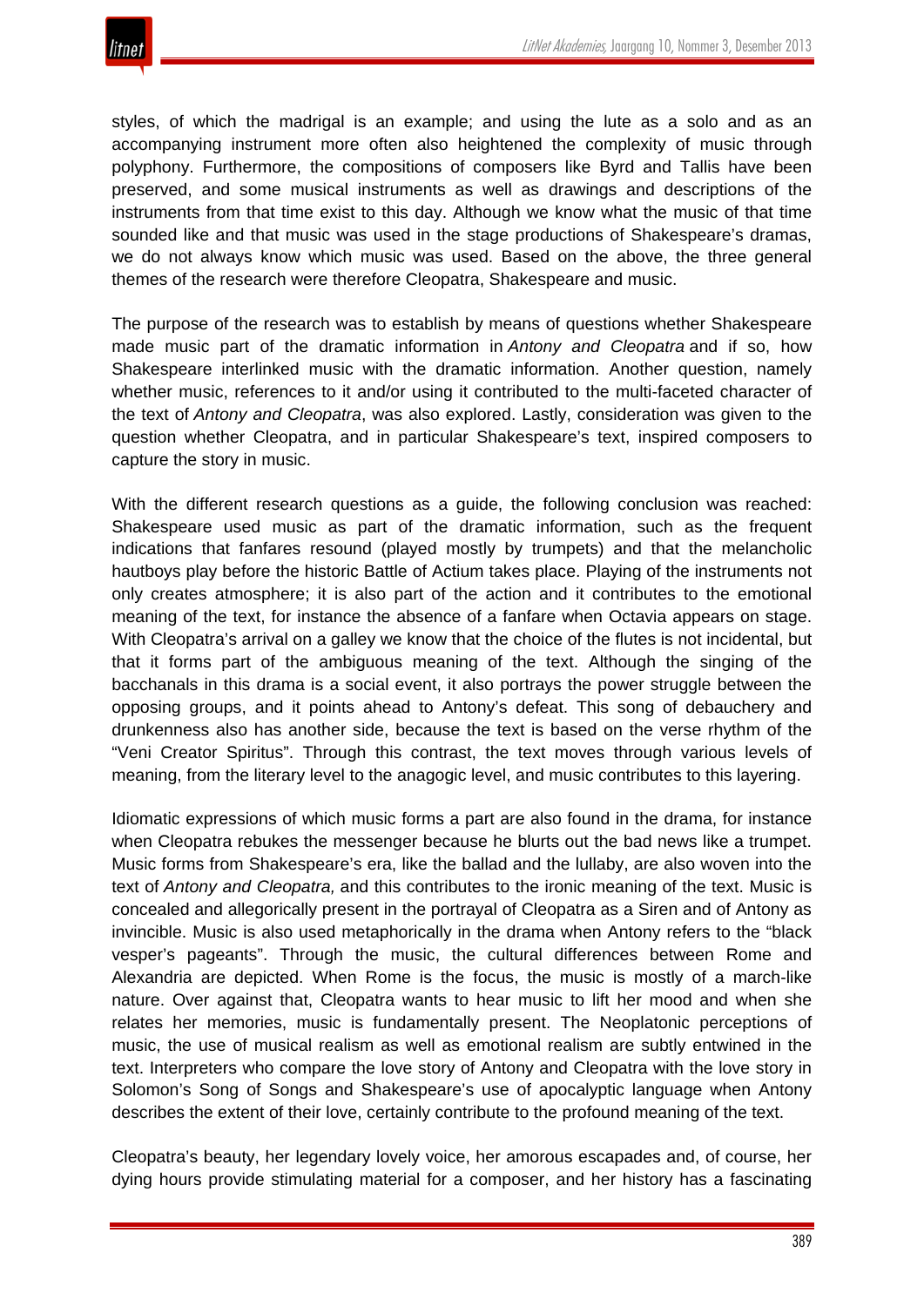

musical afterlife (for the purpose of this article, the focus is on art music only). Besides numerous vocal compositions there is also instrumental music that is based on the story of Cleopatra. One of the earliest examples is that of Colonna, an Italian, who wrote the cantata "Cleopatramoribonda" in the late 17th century. A recent example is the monodrama by Schchedrin, "Cleopatra and the snake", written for soprano and symphony orchestra, which was first performed in 2012 at the Salzburg Festival. This comprehensive programme of music concentrated on various facets of the legendary character of Cleopatra, and many works by various composers, in different styles and genres, were performed.

The composer Samuel Barber wrote the opera *Antony and Cleopatra* for the opening of the Metropolitan Opera House in New York in 1966. Not the music, but the way in which Franco Zeffirelli visualised and produced this opera contributed to a less than successful first performance.

Besides the portrayal of Cleopatra and Antonius and events that affect them, setting the bacchanals to music is an obvious choice for composers, whether for choir or for solo voice with orchestral accompaniment, or for solo voice with piano accompaniment as in the case of Schubert's "Trinklied".

The last work mentioned in this reflection on the musical influence of the story of Cleopatra is "The death of Cleopatra" by the South African composer Hendrik Hofmeyr. It is a dramatic cantata for soprano and orchestra in which the complexity, attraction and magnetism of the Egyptian queen are captured.

This cursory review stresses the point that various composers through the ages have been fascinated by the story of Cleopatra, based on the text of Shakespeare and other texts as well as the numerous, even diverse versions of it in music which, in turn, link with the layering of the text in which music plays a contributing role. Music is intrinsically part of human life and Cleopatra as well as Shakespeare will not be triumphed over.

**Keywords:** Shakespeare; Antony and Cleopatra; literature and music; ancient Egypt; Elizabethan times; layered meaning of a text; art music

#### **1. Inleiding**

"There was sweetness also in the tones of her voice; and her tongue, like an instrument of many strings." – Ploutarchos $1$  1902

Beelde soos dié van 'n instrument met baie snare en 'n soetheid van toon word gebruik om Cleopatra se stem en haar vlotheid in verskeie tale te beskryf. In sy historiese verslag ag Ploutarchos dit waardevol om die talle instrumente, soos fluite, hautboys,  $2$  siters en viole, wat Cleopatra op die galei vergesel het, te noem (Ploutarchos 1902; Grout 2012).

Steur Shakespeare hom aan hierdie verwysings en, as hy dit gebruik, pas hy dit aan by die dramatiese gegewe in*Antony and Cleopatra*? 'n Volgende vraag is of musiek, die verwysing daarna en/of gebruik daarvan bydra tot die veelvlakkigheid van die teks van *Antony and*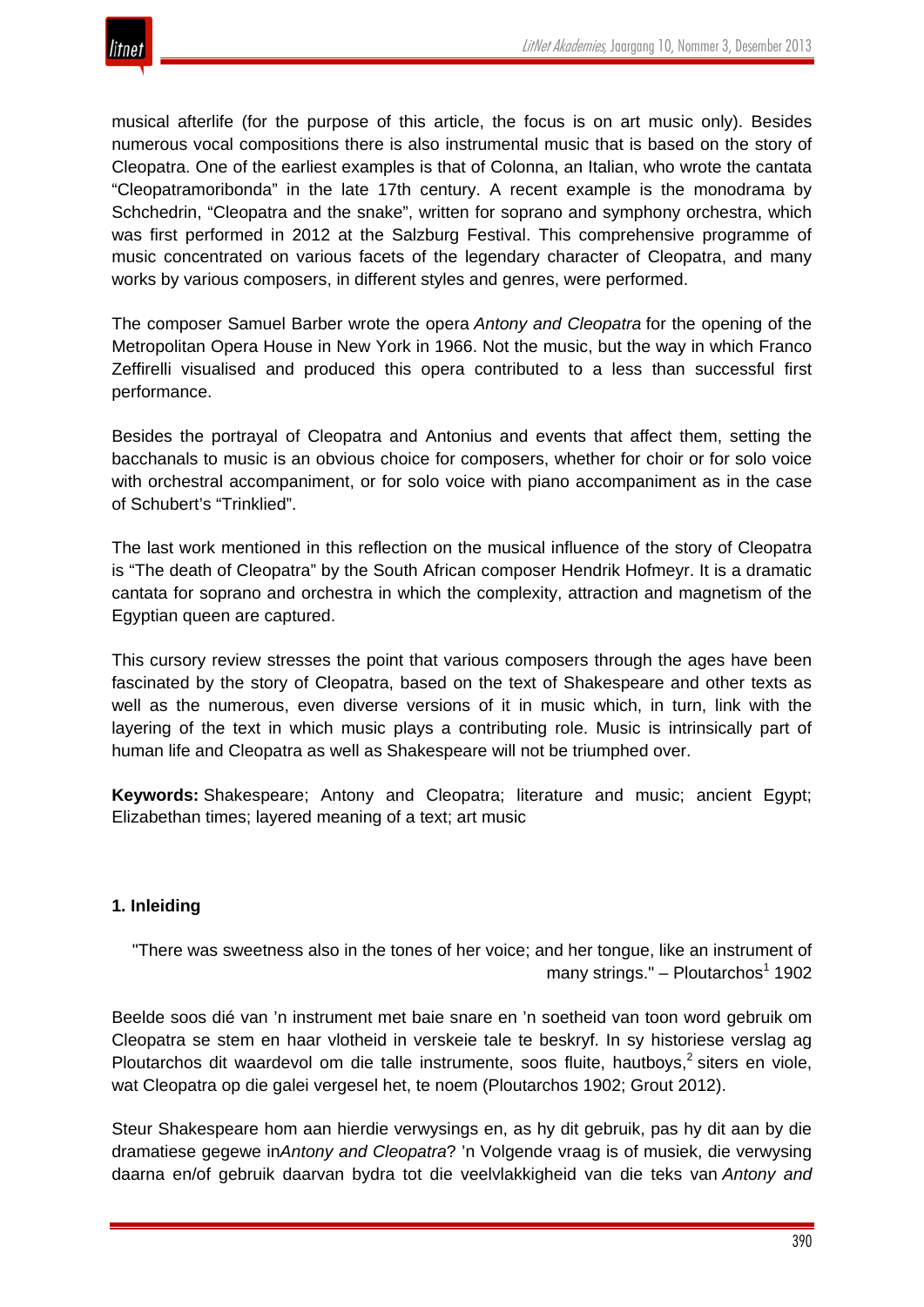

*Cleopatra*. Laastens, soos wat die Ploutarchos-teks Shakespeare geïnspireer het om 'n drama te skryf, kon die verhaal van Antonius en Cleopatra (Afrikaans volgens Magill 1983) en in die besonder Shakespeare se teks komponiste geïnspireer het om dit in musiek te verklank?

Om hierdie vrae te beantwoord, is dit eerstens nodig om 'n kort historiese agtergrond van musiek in die tyd van Antieke Egipte te gee, wat ook kan verklaar hoekom Ploutarchos dit hoegenaamd nodig geag het om na musiek in sy beskrywings te verwys. Daarna kom die tyd van Shakespeare en die belangrikheid van musiek, al dan nie, in die samelewing van daardie tyd aan bod. 'n Ontleding van Shakespeare se teks *Antony and Cleopatra* met musiek as fokus volg, sodat daar nagegaan kan word of musiek en musiekverwysings in die teks teenwoordig is en, waar dit teenwoordig is, of dit bydra tot die veelvlakkigheid van die teks. Om mee af te sluit sal 'n oorsig gegee word van die belangrikste komposisies wat die verhaal van Antonius en Cleopatra as uitgangspunt gebruik het.

# **2. Musiek en die antieke tydperk – 'n kort oorsig**

Antonius en Cleopatra se lewe speel af tussen 83 en 30 v.C. in die Oudheid en betrek die kultuur van sowel antieke Griekeland en Rome as antieke Egipte. Uit beskrywings, basreliëfs, mosaïeke, skilderye en ander afbeeldings kan ons aflei dat musiek 'n belangrike rol in die Romeinse leër, teater, godsdiens en rituele gespeel het (Grout en Palisca 1996:1– 2).

Uit die insiggewende werk van Erman, *Life in ancient Egypt* (1894), is dit eweneens duidelik dat musiek 'n belangrike rol in die Egiptiese samelewing gespeel het. Sang, dans en instrumentale spel was deel van die alledaagse lewe, van feeste en van talle rituele. Dit is daarom nie vreemd dat Ploutarchos verwys na al die instrumente wat Cleopatra op haar galei vergesel het nie: fluite, hautboys, siters, viole. Ook op talle afbeeldings sien ons hoe die jong meisies, veral dié van die harem, hulle tyd verwyl het met sang, spel en dans (Erman 1894:153).

Vir rituele tempel- en dansmusiek is die sistrum<sup>3</sup> gebruik, veral by die aanbidding van Ha'thor,<sup>4</sup> wat onder andere die godin van plesier, moederskap, musiek en dans is. Hierdie godin word baie keer uitgebeeld met 'n sistrum in haar hande. Die godin Isis en Ha'thor word met mekaar vereenselwig, terwyl Cleopatra op haar beurt met die godin Isis vereenselwig word (Erman 1894:245, 279; Dollinger 2000; Griffiths 2001; Gill 2012).

Naas die sistrum is daar 'n verskeidenheid ander goedontwikkelde Egiptiese musiekinstrumente. Snaarinstrumente soos harpe, liere en luite is gebruik. Die perkussie het tromme, ratelaars, tamboeryne, klokkies en simbale ingesluit, terwyl die blaasinstrumente enkel- en dubbelrietfluite en trompette was. Sang het 'n belangrike rol by feeste gespeel en op die uitbeeldings is dit duidelik te sien dat verskeie van die bogenoemde instrumente vir begeleiding gebruik is (Erman 1894:250).

Tot op hede is daar nog nie voorbeelde van genoteerde musiek uit die farao's se tydperk gevind nie. Een rede daarvoor is dat improvisasie 'n belangrike rol in die maak van musiek gespeel het. Tog kan uit die afbeeldings en die beskrywings sekere gevolgtrekkings gemaak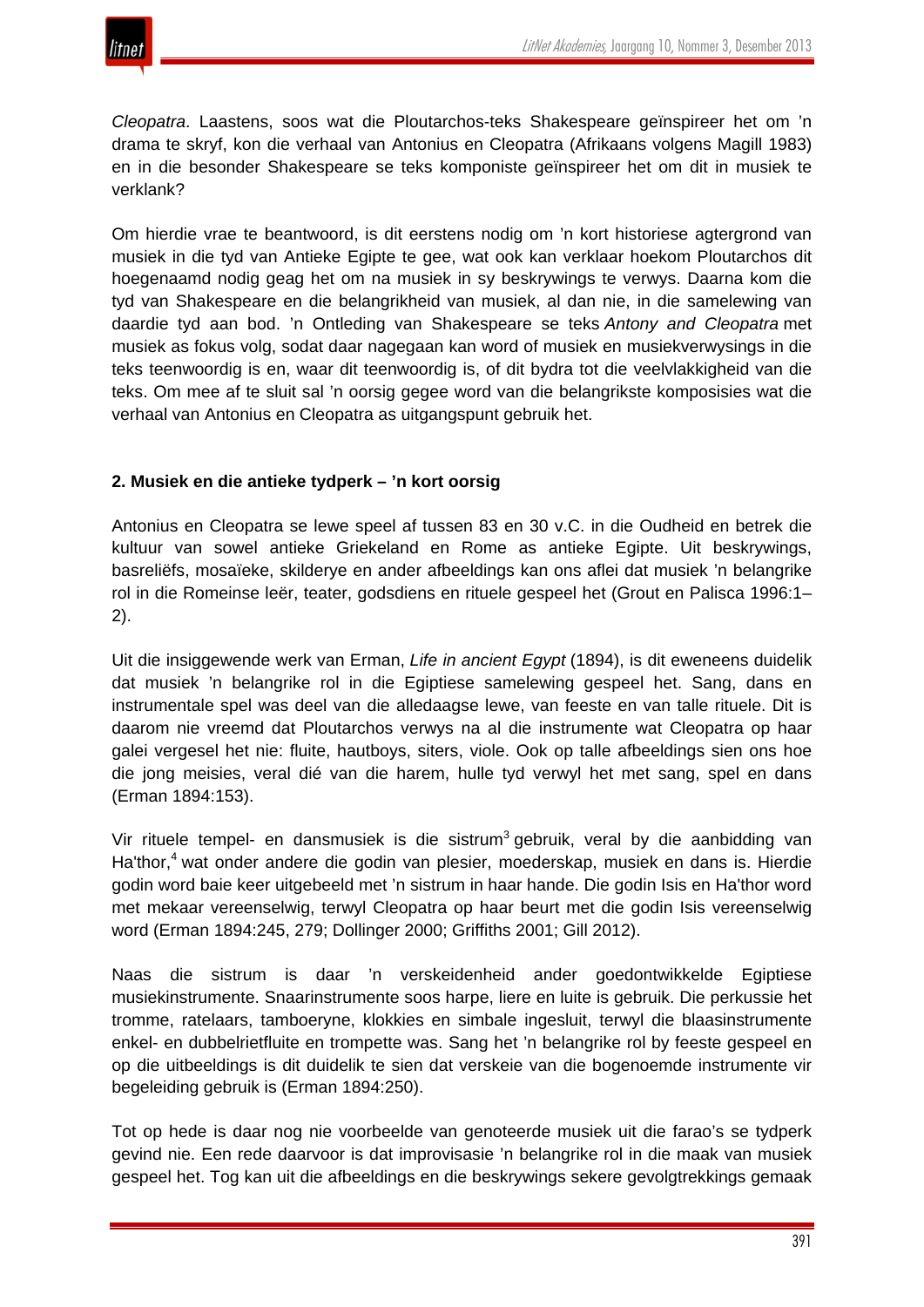

word oor die speeltegnieke en die stemming. Laasgenoemde kan afgelei word deur die afstande tussen die gaatjies van byvoorbeeld die fluite te meet. So weet ons dat die modus vir hierdie musiek hoofsaaklik die pentatoniese mineurtoonleer was: ACDEGA (Grout en Palisca 1996:1; Dunn 2011; Dollinger 2000).

Vir die Egiptenare was dans 'n integrale deel van rituele en feeste. Deur danse kon hulle uitdrukking gee aan hulle vreugde, hetsy vir 'n suksesvolle oes of in die aanbidding van Ha'thor. In baie van die afbeeldings sien ons dansers, soms baie skamel geklee, wat ingewikkelde bewegings uitvoer met handeklap, sang en fluitspel as begeleiding (Erman 1894:276, 280; Willeitner 2007:455).

Alhoewel die drie kulture, Grieks, Romeins en antiek-Egipties, elkeen onderskeidende kenmerke gehad het, het hulle ook by mekaar aangesluit. In die 15de en 16de eeue was daar in Europa nie net hernude belangstelling in hierdie kulture nie, maar is die Europeërs se denke ook daardeur beïnvloed. Hulle kon die argitektuur bewonder, die beelde sien en die gedigte lees. Vertalings het die werke van onder andere klassieke filosowe, essayiste en geskiedskrywers ontsluit, waarvan dié van Ploutarchos, in 1579 deur North vertaal,<sup>5</sup> 'n goeie voorbeeld is. Die invloed van laasgenoemde op die werk van Shakespeare is onbetwisbaar, omdat hy Ploutarchos se lewensbeskrywinge as bron vir sy dramas gebruik het, waarvan *Antony and Cleopatra* maar een voorbeeld is (Postma 1926).

In die werk van die musiekteoretici kon musici uit die tyd van Shakespeare lees van die belangrike rol wat musiek in die Oudheid gespeel het. Hulle kon lees van die krag van die musiek en hoe dit die luisteraar emosioneel geraak het. Aangespoor hierdeur het komponiste en musici opnuut daarna gestreef om die emosionele uitdrukkingsvermoë van musiek te ontgin. Uiteraard was musiek deel van Antonius en Cleopatra se lewe, soos bevestig deur die instrumente wat Cleopatra op die galei vergesel het. Om haar stem met duisend snare te vergelyk is daarom gepas by die gebruike van die tyd (Grout en Palisca 1996:152). Presies hóé die musiek geklink het, bly egter vir ons 'n raaisel.

Alvorens die vraag beantwoord kan word of Shakespeare hom aan hierdie musiek gesteur het, en of dit neerslag in sy drama gevind het, word vervolgens 'n kort historiese oorsig oor die rol van musiek in die Elisabethaanse tyd gegee.

# **3. Die Elisabethaanse tydperk en musiek – 'n kort oorsig**

Koningin Elisabeth 1 het tussen 1553 en 1603 geleef, in die sogenaamde Goue Tydperk van die Engelse geskiedenis. Die musiek van dié tyd staan bekend as Elisabethaanse musiek en van die belangrikste komponiste was William Byrd, John Dowland, Orlando Gibbons en Thomas Tallis (Alchin 2005).

In die werk van Shakespeare is daar nie 'n ooglopende aanduiding dat hy van hierdie komponiste se musiek gebruik gemaak het nie. Een rede kan wees dat die kompleksiteit van die musiek nie ingepas het by die karakter van die teater nie. Hierteenoor het Shakespeare 'n liefde vir Engelse en tradisionele liedere gehad, waarvan die meer as 70 verwysings na liedere in sy werk getuig. Naas hierdie verwysings na liedere is daar meer as 500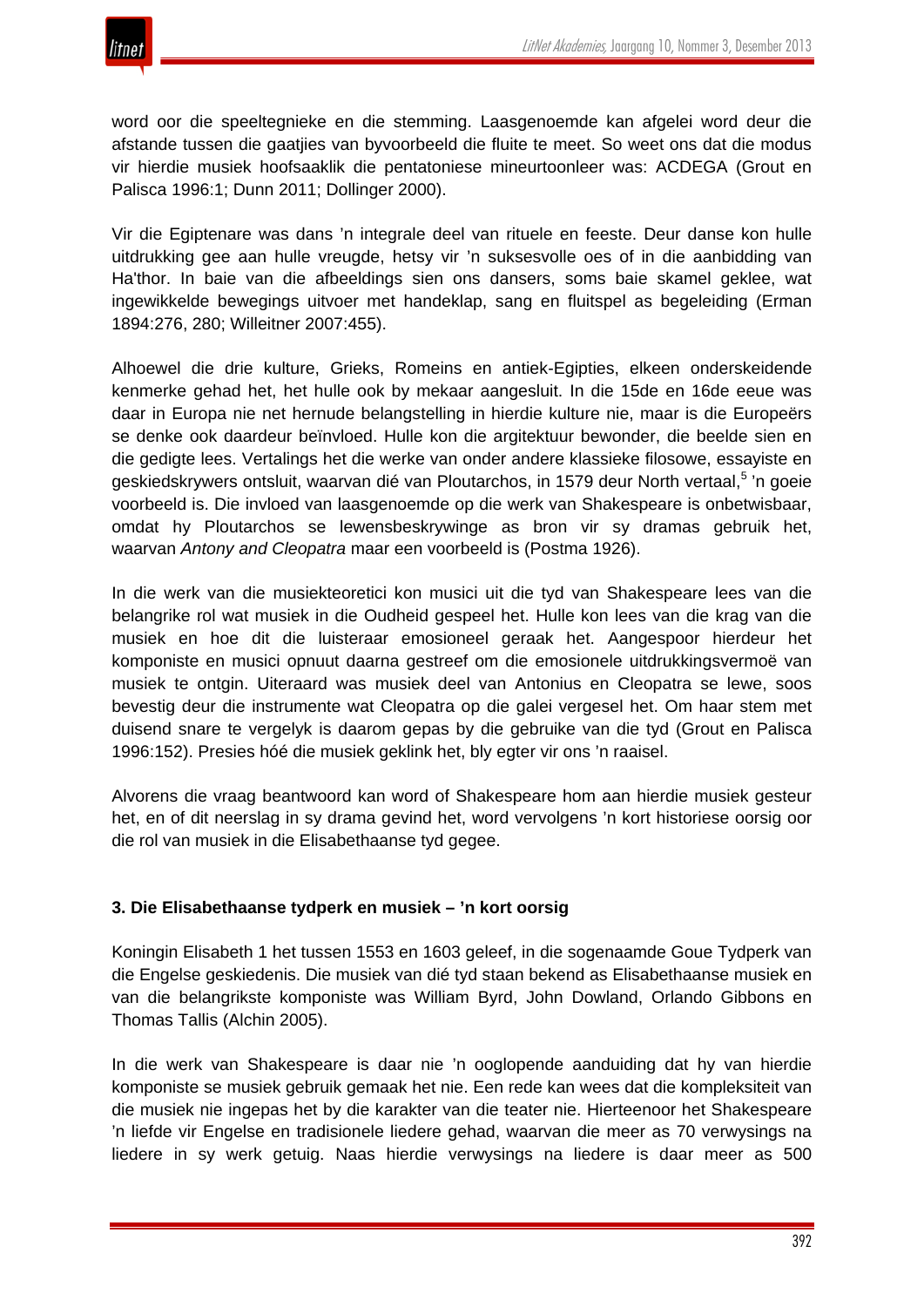

verwysings na musiek en musiekverwante aangeleenthede. Dit is al 'n goeie aanduiding dat musiek 'n belangrike rol in sy werk speel (Mikulin 2006).

In die tyd van Shakespeare het die belangrikheid van die teater toegeneem en musiek het 'n belangrike rol in die gewildheid daarvan gespeel. Musiek aan die einde of aan die begin van 'n toneelstuk moes nie slegs die gehoor vermaak nie, maar was ook dikwels deel van die opvoering. Die verskillende genres, soos tragedies, komedies en historiese dramas, vereis uiteraard musiek van verskillende stemminge en styl. Hiermee saam moet die betekenis van musiek in Shakespeare se dramas teen die agtergrond van die algemene musikale gebruike verstaan word (Lindley 2006:5).

In sommige toneelstukke is daar aanduidings dat 'n consort of musiekensemble moet speel (Otterman en Smit 2000:62). 'n Consort is 'n groepie van vier tot sewe instrumentaliste wat dieselfde soort instrumente speel, byvoorbeeld snaarinstrumente, of 'n kombinasie van verskillende soorte instrumente, byvoorbeeld blasers, strykers en/of tokkelinstrumente (Grout en Palisca 1996:219, 310; Mikulin 2006). Die consort het dikwels serenades, danse en maskerades begelei. Hulle het ook tussen die bedrywe stemmingsmusiek gespeel om die emosionele klimaat van 'n toneel te vestig. Wat vas staan, is dat musiek intrinsiek deel was van die *mise-en-scène* en nie slegs 'n bykomstigheid nie (Lindley 2006:6).

Daarom het Shakespeare musiek in die dramatiese ontplooiing aangewend en die tipiese klankkleur van sekere instrumente gebruik om tot die betekenis van die teks by te dra. Die hautboy, voorloper van die hobo, met sy kenmerkende treurige en klaende klank, was gewoonlik simbolies van die negatiewe en 'n aanduiding dat dinge besig was om skeef te loop, soos wat dit duidelik in *Antony and Cleopatra* gedemonstreer word (Shakespeare 2005, IV:iii). Daarteenoor was die klanke van die luit en die viool simbolies daarvan dat die goeie die oorhand begin kry. Die siter is meestal as begeleidingsinstrument by sang gebruik.

Die beskikbaarheid van 'n instrumentalis het die keuse van instrumente vir die stuk bepaal. Die trompet alleen of in kombinasie met enkele ander instrumente soos fluite, hautboys en/of 'n trom en tamboeryne is ook gebruik. Die teater in die tyd van Shakespeare het nie 'n orkesput gehad nie en die consort het dikwels êrens op die verhoog of op die balkon reg bokant die verhoog gesit. Vir 'n spesiale effek kon hulle ook agter of onder voor die verhoog sit (IV:iii; Mikulin 2006).

In hierdie tyd was die toegang tot musikale bronne beperk. Meestal was volwasse akteurs wat kleiner rolle gespeel het, asook seunsakteurs, verantwoordelik vir die sang en die musiek. Shakespeare het die akteurs van die geselskap geken en hulle gawes in ag geneem toe hy die toneelstukke geskryf het. Wat ons nie moet vergeet nie, is dat seunsakteurs, gewoonlik onder 18, die rol van vroue gespeel het – óók die rol van Cleopatra. Ironies genoeg verwys Shakespeare na hierdie rare gebruik in die teks wanneer Cleopatra sinies opmerk oor hoe 'n seun haar gaan uitbeeld: "[A]nd I shall see/ Some squeaking Cleopatra boy my greatness/ I'th'posture of a whore" (V:ii:220-1).

Wanneer Shakespeare na liedere in sy tekste verwys het, was die melodieë gewoonlik aan die akteurs en die gehoor bekend, en hy het met gemak die teks van die liedere by verskillende dramatiese situasies aangepas. Dieselfde geld vir die volksliedere en ballades waarna verwys is. Baie van die tekste vir die liedere is verder 'n skat van poësie wat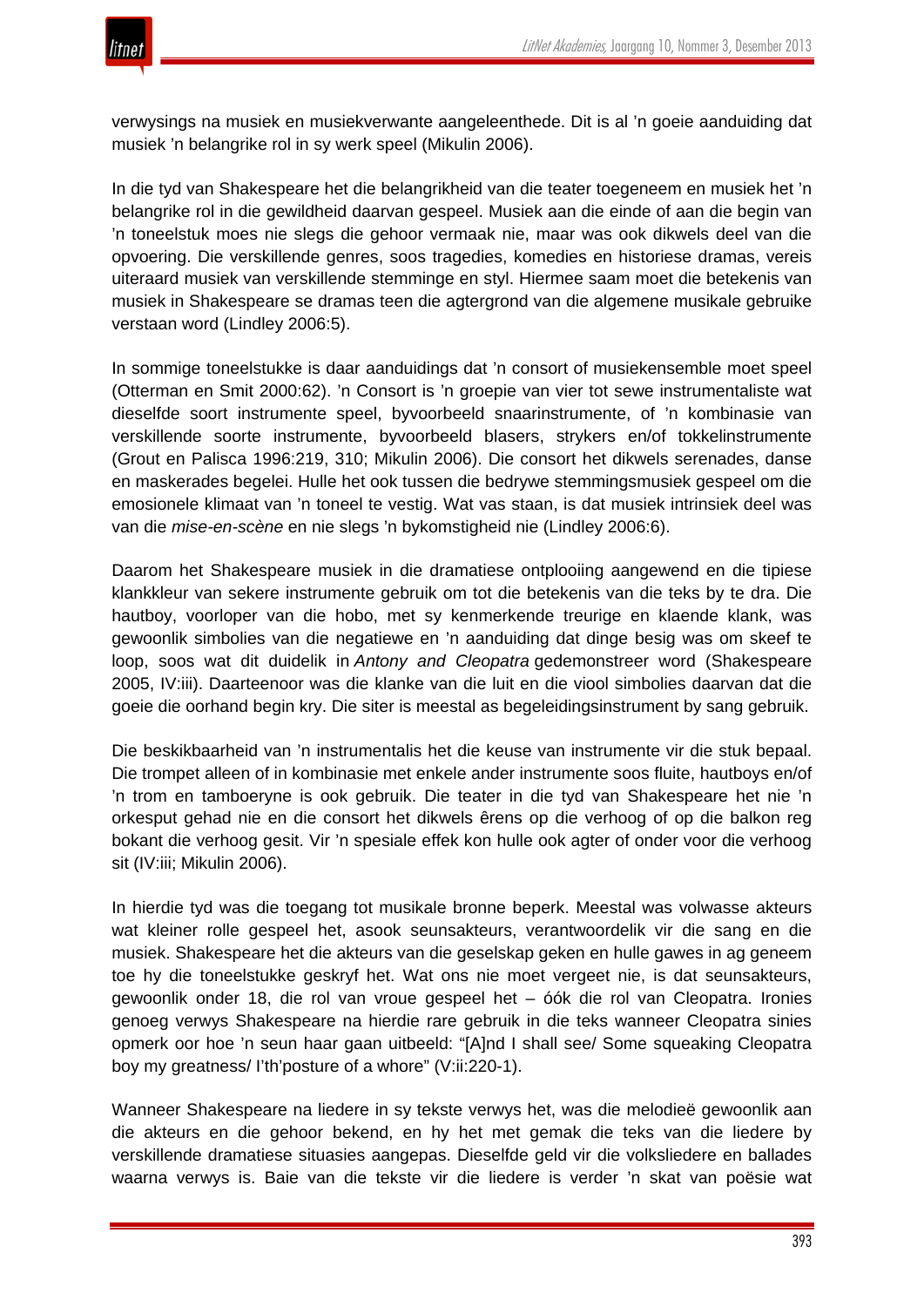

sedertdien deur generasies geniet word. Hierbenewens is die liedere nie net 'n bykomstige versiering in die teks nie, maar dra dit ook by tot die emosionele betekenis van die teks, soos verderaan in die musikale ontleding van die tragedie *Antony and Cleopatra* sal blyk (Lathrop 1908:1; Lindley 2006:136).

Dit is ook opvallend dat die hoofkarakters nie sing nie, behalwe as hulle vermom of geestelik versteurd was, soos in die geval van die "Wilgerlied" wat Desdemona in *Othello* sing. Die meeste liedere word *teenoor* die protagoniste gesing (Springfels 2012; Lindley 2006:8; Lathrop 1908:1–5). Dramas wat aan die hof aangebied is, se rolverdeling, ensembles en liedere was omvangryker, maar selfs in hierdie tekste is die musiekaanduidings beperk. Gewoonlik is die aanduiding net dát musiek gespeel moet word.

In die tyd van Elisabeth 1 was dans, net soos in die Oudheid, 'n baie belangrike tydverdryf. Dit was goed vir liggaam en gees. Die ontwikkeling van verskillende musiekstyle en nuwe musiekinstrumente lei tot die skep van nuwe danse. Die tipe danse is deur die sosiale klas bepaal, soos die energieke Galliard en die statige Pavane vir die hoër klasse en die meer tradisionele volksdanse soos die "Jig", wat in hierdie tyd in Brittanje ontstaan het, vir die laer klasse. Die Jig is 'n lewendige volksdans, soms met 'n dubbelsinnige teks en met musiek wat meestal geïmproviseer is. Die komiese akteur Will Kemp (1603) het onder andere met hierdie dans naam gemaak (Wells 2005:x). Shakespeare maak subtiel van hierdie tendens gebruik wanneer Cleopatra vir Antonius opbeur: "If you find him sad, say I am dancing;" (I:iii:3−4).

Met Cleopatra se verwysing na die seunsakteur en hierdie aanhaling weet ons dat ons met teater te doen het – teater waarin die gebruike van die tyd, ook musiek, verweef is. Net soos in die Oudheid het nie 'n enkele noot van die instrumentale musiek van Shakespeare se toneelstukke bewaar gebly nie, en beskrywings van die soort musiek wat wel gespeel is, is daar ook maar min van.

Uit hierdie kursoriese oorsig is dit duidelik dat daar sekere tendense in die gebruik van musiek in die teater tydens die Elisabethaanse tyd was en dat hierdie tendense verband gehou het met die algemene ontwikkeling van musiek in daardie tyd. Musiek vir die kerk, vir die hof en vir die verhoog het al hoe meer gesofistikeerd geraak en dit was 'n essensiële deel van die samelewing, net soos wat musiek in die Oudheid essensieel tot die doen en late van daardie mense was.

Dans, sang en instrumentale spel is in albei tydperke, duisende jare uitmekaar, belangrik geag. Instrumente soos die harp, fluit en viool, wat al in die tyd van Cleopatra bekend was, het verder ontwikkel en het ook 'n prominente rol in die Elisabethaanse samelewing gespeel.

Uit tekste soos *The tempest* en *Much ado about nothing* (Shakespeare 1957), om maar twee voorbeelde te noem, is dit duidelik dat Shakespeare die gebruike van die musiek van sy tyd verreken het (Lindley 2006). In die literatuur word daar uitgebreid geskryf oor die rol van musiek in sy werk, maar dit is opvallend dat daar 'n gebrekkige fokus op die rol van musiek in *Antony and Cleopatra* is (Martin 2006). Meestal word daar net verwys na die lied "Come, thou monarch of the vine" en na die uitroep van Cleopatra: "Give me some music" (II:vii:121; 2:5:1; Cummings 2003; Springfels 2012; Lindley 2006).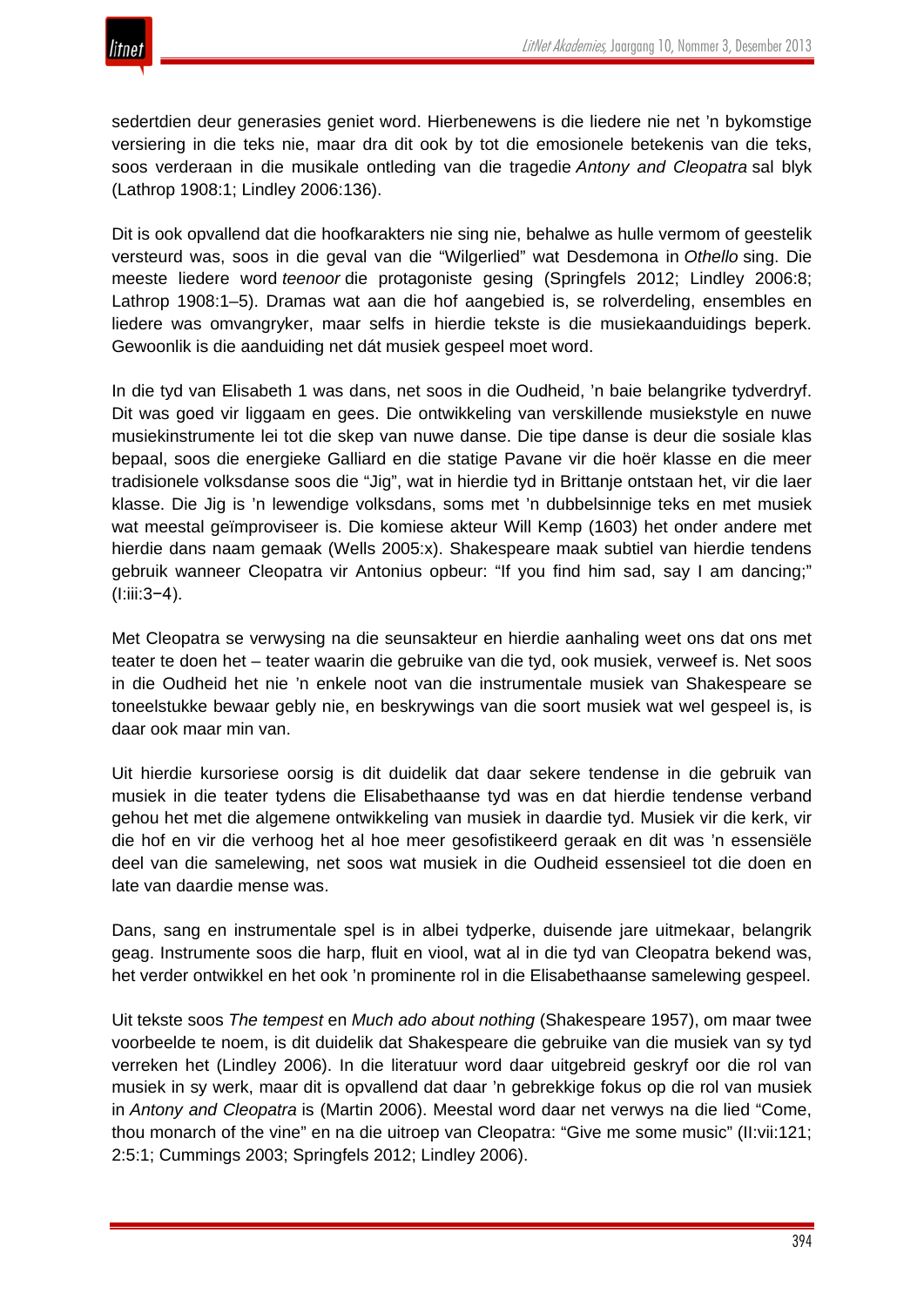

Die vraag is egter of Shakespeare in *Antony and Cleopatra*, 'n historiese tragedie, die gebruike van die musiek van nie net die Oudheid nie, maar ook van sy eie tyd verreken het en of musiek in die drama bydra tot die veelvlakkigheid van die teks.

#### **4. Musiek en teks – 'n veelheid van betekenisse**

Om die bespreking van musiek en hoe dit bydra tot die veelvlakkigheid van die verhaal van Antonius en Cleopatra, in konteks te plaas, word vervolgens 'n kort weergawe van Shakespeare se drama *Antony and Cleopatra* aangebied.

Die verhaal begin net ná die moord op Julius Caesar en waar die regering van die Romeinse Ryk nou in die hande van die driemanskap Marcus Antonius, Octavius (ook genoem Caesar) en Lepidus is. Laasgenoemde is nie eintlik 'n faktor in die magspel tussen Antonius en Octavius nie. Antonius is verantwoordelik vir die oostelike gedeelte, wat Alexandrië insluit. Vanweë sy hartstog vir Cleopatra, die koningin van Egipte, besluit hy om hom in Alexandrië te vestig. Hierdie besluit haal hom die argwaan van Octavius op die hals, vir wie dit duidelik is dat Antonius nie die belange van die Romeinse Ryk eerste stel nie, maar eerder dié van Cleopatra. Om sake te vererger word die Romeinse Ryk in dié tyd bedreig deurdat die magtige leier Sextus Pompejus oorlog teen die Romeinse Ryk verklaar. Benewens die spanning wat tussen Antonius en Octavius toeneem, sterf Antonius se vrou Fulvia op die koop toe. Dit dwing Antonius om terug te keer na Rome. Uiteraard moet Cleopatra met haar getroue kamerbediende Mardian, die eunug, in Alexandrië agterbly.

In Rome probeer Antonius en Octavius nou om vrede te maak en in hierdie proses word Antonius gedwing om met Octavius se suster, Octavia, te trou. Hy is verskeur tussen sy vaderlandsliefde en sy hartstogtelike, selfs wellustige, liefde vir Cleopatra, maar eindelik keer eersgenoemde verbintenis hom nie om so gou as moontlik terug te keer na Alexandrië en Cleopatra nie.

Woedend hieroor besluit Octavius om Egipte aan te val. Sy leër is nie net sterker as dié van Antonius nie, maar die manskappe is ook gesoute seevegters. Op aandrang van Cleopatra, maar in stryd met sy raadgewers, daag Antonius Octavius uit tot 'n seegeveg – die historiese en epiese seegeveg van Aktium – wat uitloop op 'n totale fiasko vir Antonius en sy soldate.

Die tragedie verdiep as Antonius se leër ook op land deur Octavius verslaan word. Hierdie vernedering is vir Antonius so erg dat hy selfs vir Cleopatra van verraad beskuldig en dreig om haar dood te maak. Sy vlug na haar grafkelder en stuur 'n misleidende boodskap aan Antonius wat die indruk wek dat sy dood is. Terselfdertyd verraai Enobarbus, Antonius se beste vriend, hom deur oor te stap na Octavius en sy magte. Enobarbus ervaar egter soveel skuldgevoelens oor hierdie verraad dat hy selfdood pleeg. Alles raak net te veel vir Antonius en hy vra vir Eros, sy kamerbediende, om hom met sy swaard dood te maak. Eros sien egter nie daarvoor kans nie en maak homself met sy eie swaard dood. Hierdie manmoedige daad van Eros laat Antonius besef dat hy 'n lafaard is, en ook hy maak homself dood deur in sy eie swaard te val. Sterwend word hy deur sy bediendes na Cleopatra se grafkelder gedra, en met moeite word hy na die boonste vlak opgehys. Voordat hy sterwe, bely hy sy onsterflike liefde aan haar.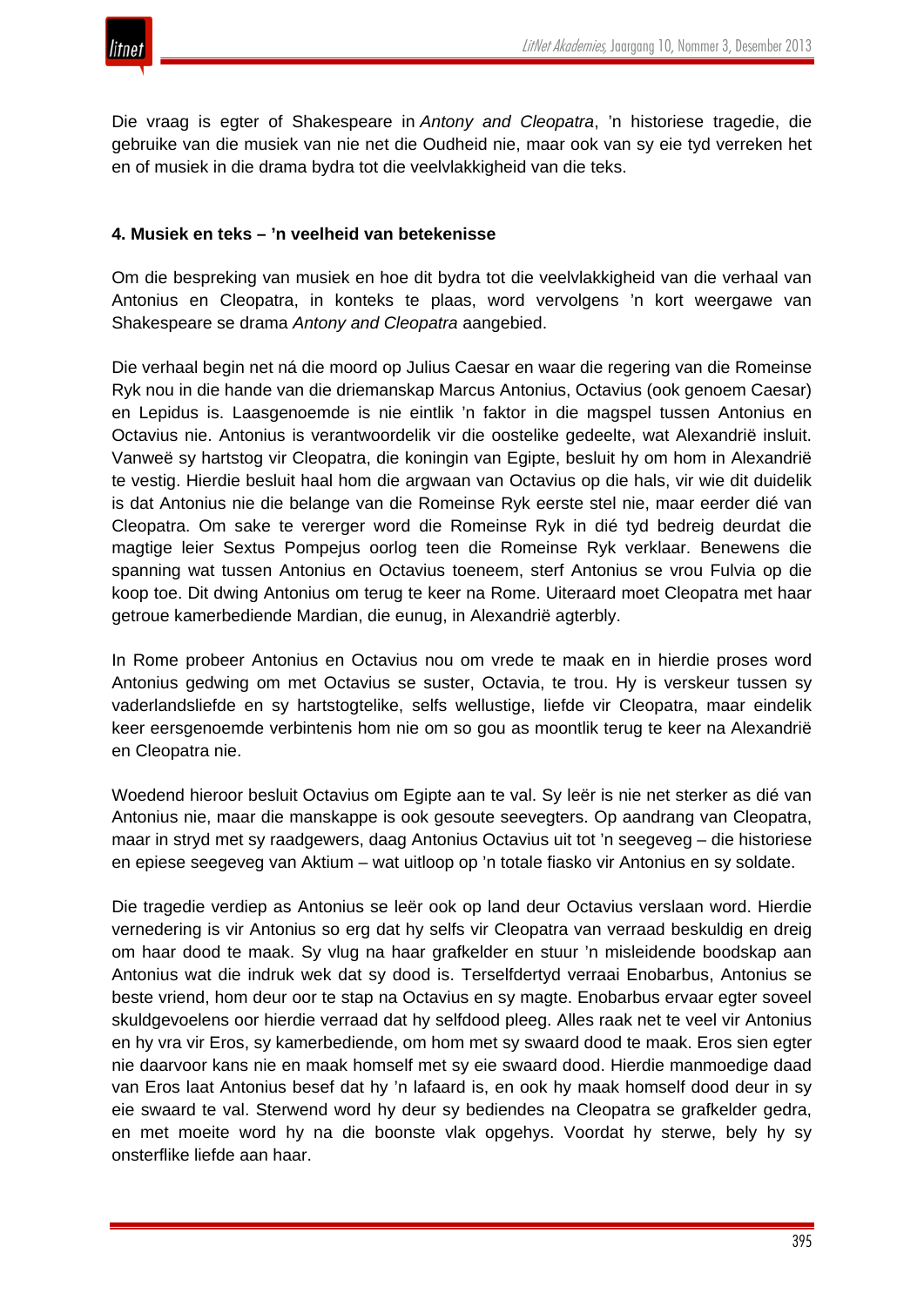

Na Antonius se dood maak Octavius allerhande leë beloftes aan Cleopatra, terwyl hy eintlik van plan is om haar as 'n gesogte oorlogstrofee in 'n optog deur Rome se strate agter hom aan te sleep. Cleopatra sien glad nie daarvoor kans om onder die beheer van Octavius te leef nie. Ook vanweë haar groot verdriet oor Antonius se dood besluit sy om haar eie lewe te neem. 'n Giftige slang, in 'n mandjie met vye versteek, word hiervoor gebruik. Geklee in haar koninklike drag as koningin van Egipte lê sy bo-op haar graf, terwyl die slang haar die doodspik gee. Daarna laat haar twee hofdames, Charmian en Iras, hulself ook deur die slang pik. Met 'n "grootse" gebaar laat Octavius toe dat Cleopatra en Antonius in dieselfde grafkelder begrawe word. Hy is nou, na alles, dié magtige heerser van die Romeinse Ryk (Shakespeare 2005; Magill 1983).

Alhoewel die liefdesverhaal van Antonius en Cleopatra oënskynlik eenvoudig is, is die manier waarop Shakespeare hierdie verhaal aanbied, nie eenvoudig of eenvlakkig nie. Die invloed van die antieke tydperk (±30 v.C.) waarin die verhaal afspeel, die spanning veroorsaak deur kultuurverskille tussen die Romeine en die Egiptenare, die magstryd tussen Rome en Alexandrië, die rol wat menslike tekortkominge soos verraad en wellus speel, asook die inweef van tipiese dramatiese en musiekgebruike uit die Elisabethaanse tydperk dra by tot die gelaagdheid van die teks. In die teks is daar ook talle verwysings na die mitologie, na die Bybel en na ander tekste, soos dié van Vergilius. Dit bring mee dat die teks van *Antony and Cleopatra* op meer as een vlak geïnterpreteer kan word. Hierdie veelvlakkige interpretasie is kenmerkend van talle groot letterkundige werke deur die eeue, soos Dante se *Goddelike komedie* (1990), om maar een voorbeeld te noem.

Volgens Anderson (1980:331) is daar vier vlakke van betekenis in letterkundige werke, naamlik die letterlike, allegoriese, morele en anagogiese vlakke.<sup>6</sup> In *Antony and Cleopatra* is die letterlike vlak die liefdesverhaal van Antonius en Cleopatra, waarvan die historiese gebeure opgeteken is deur Ploutarchos en waarop Shakespeare sy drama bou. Die allegoriese vlak hou verband met die historiese liefdesverhaal wat verweef is met die histories-politieke verhaal van die Romeinse oorheersing oor die Egiptenare, van nasionale trots, van die inpalming van grondgebied en van die slaankrag van die vloot van Octavius. Hierdie gebeure word 'n allegorie van die destydse gebeure in Engeland – die spanning tussen Elisabeth I en Mary, die koningin van Skotland, die oorlog teen Spanje en die inpalming van grondgebiede soos dié van Skotland (Lambert s.j.; Rapaport 2011). Die morele vlak het te make met waardeoordele: Cleopatra word gesien as die een wat Antonius verlei; op sy beurt verraai hy haar wanneer hy voor Octavius se aandrang swig en met Octavia trou. Shakespeare neem egter hierdie liefdesverhouding tussen Antonius en Cleopatra na 'n volgende vlak, die anagogiese, as die kwaliteit van 'n volmaakte verhouding beskryf word, soos die volgende woorde demonstreer:

Eternity was in our lips and eyes, Bliss in our brows' bent; none our parts so poor, But was a race of Heaven. (I:iii:35–7; Knights 1971:245)

Hierdie voorbeelde bevestig dat die teks *Antony and Cleopatra* op verskillende vlakke geïnterpreteer kan word.

In hierdie tyd is een van die opvallende kenmerke van musiek insgelyks die polifoniese en gelaagde karakter daarvan. Naas die liniêre en polifoniese ontwikkeling het die musiek ook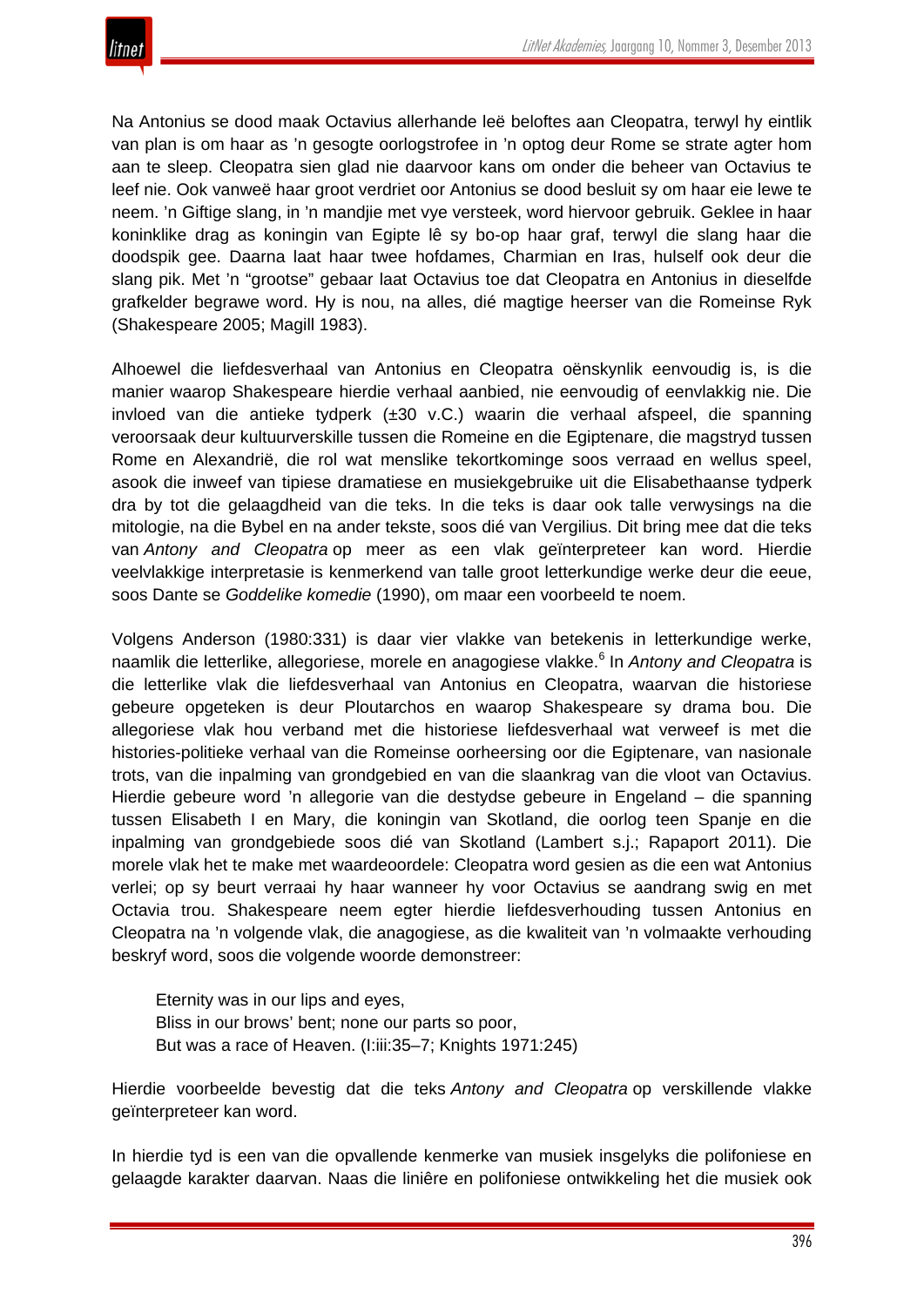

harmonies ontwikkel en dissonante en versierings was deel van hierdie proses. Hierdie ontwikkelinge het bygedra tot die emosionele krag en die verhewenheid van musiek (Grout en Palisca 1996:272). Die komponiste het die beginsels van die Oudheid toegepas deur uitdrukking te gee aan 'n wyer omvang van gevoelens, soos woede, opwinding, grootsheid, heroïsme en mistieke ekstase, om maar 'n paar te noem. Die status van die siel moes verklank word en nie soseer persoonlike gevoelens nie.

Die meeste van die musiek van dié tyd is gesing: van redelik eenvoudige volksliedere tot komplekse polifoniese werke, soos die mis of die madrigaal. Alhoewel die klem op onbegeleide sang (a cappella-sang) was, het instrumentale begeleiding van die vokale musiek ook voorgekom. Die beklemtoning van die stem bo instrumentale spel het saamgehang met die siening dat die menslike stem by uitnemendheid geskik is om God te verheerlik.

Die musiek van die tyd word ook gekenmerk deur die intieme verhouding tussen woord en melodie, wat weerspieël word in die woordritmes, die terugkerende frases en metriese konvensies. Die musiek groei uit die woorde en die woorde is weer 'n illustrasie van die melodie. Hierdie musikale realisme is dus allegories van aard en dit het ontwikkel tot emosionele realisme, wat te make het met die vermoë van musiek om aan verskillende emosies en stemminge uitdrukking te gee. Proust (2006:753) beskryf hierdie vermoë van musiek so: "[...] music, in which the sound seems to assume the inflection of the thing itself, to reproduce that interior and extreme point of our sensation which is the part that gives us that peculiar exhilaration which we recapture from time to time".

Emosionele realisme hang saam met die manier waarop musikale konsepte in die musiekstuk verweef is. Dit behels die beweging van die melodie – of dit meestal opgaande of afgaande is, of dit trapsgewys beweeg en/of in spronge. Dit hang ook saam met die modus waarin die stuk geskryf is; die tipe harmonieë wat gebruik word; en die tekstuur van die musiek – of dit yl of dig is en of daar kontrapuntale beweging tussen die stemme is. Laastens moet die spesifieke rol wat die metrum, die tempo en die verskillende ritmepatrone in die uitbeelding van emosionele realisme speel, nie geringgeskat word nie.

Dieselfde beginsels was van toepassing op instrumentale musiek, terwyl die spesifieke klankkleur van 'n instrument, of groepe instrumente, nóg 'n dimensie byvoeg in hierdie omvangryke klankpalet. Hierdie vermoë van musiek om 'n wye omvang van emosies en stemminge te verklank, is in die teater, in die kerk en by ligte vermaak benut. Hoe die beginsels van emosionele realisme in *Antony and Cleopatra* toegepas en benut is, sal hier onder gedemonstreer word (Encyclopaedia Britannica 2012; Lindley 2006:112; Mellers 1971:386–92).

Naas die besondere vermoë van musiek om emosies weer te gee, het daar in die Renaissance (vroeë 15de tot vroeë 17de eeu) die Neoplatoniese idee van die musiek van die sfere ontwikkel. Hierdie siening het gefokus op die invloed wat die hemelse en die aardse harmonie op die gesondheid van die menslike gees het. Die menslike musiek reflekteer die harmonie van die hemele en dit dra by tot die krag van die musiek. Die verwantskap tussen musiek en letterkunde was dus deel van hierdie komplekse filosofiese, wiskundige en godsdienstige denke. Daarom was die Neoplatoniese sieninge nie teenstrydig met die Christelike geloof nie, en die harmonieë van die universum, oftewel musiek van die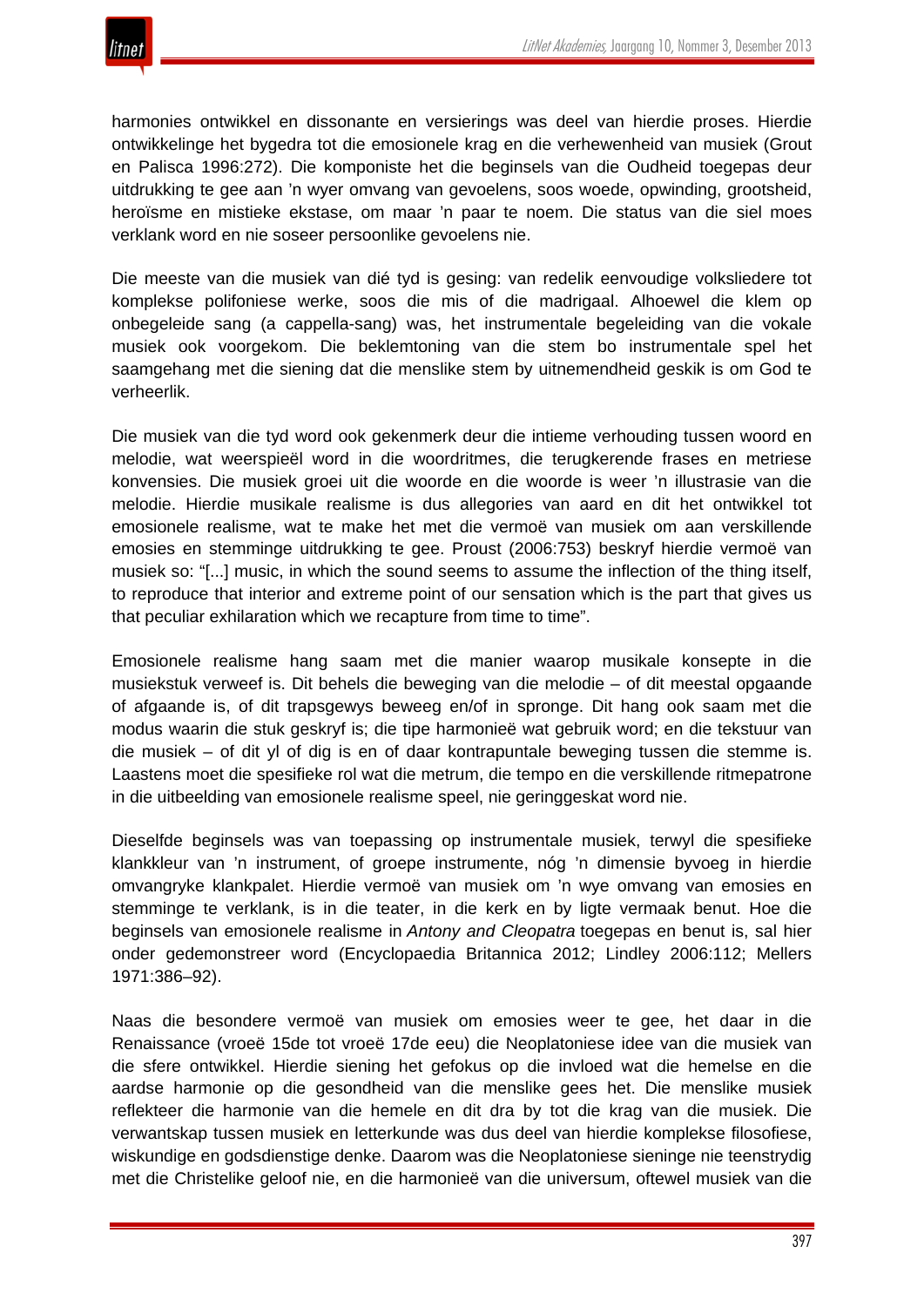

sfere, het aangesluit by die wysheidsliteratuur omdat God alles geskep het in die regte maat, getal en gewig (Die Bybel 1986:674; Lindley 2006:7).

Uit bostaande is dit duidelik dat die betekenis van 'n teks, ook 'n musiekteks, gelaagd, veelvlakkig en kompleks kan wees. Die vraag is of Shakespeare die dramatiese gegewe van *Antony and Cleopatra* musikaal en letterkundig so verryk het dat dit op verskeie vlakke geïnterpreteer kan word.

## **5. Die betekenis van musiek in** *Antony and Cleopatra*

*Antony and Cleopatra* begin met 'n alleenspraak deur Philo as hy en Demetrius, vriende en volgelinge van Antonius, oor hom gesels:

Nay, but this dotage of our general's O'erflows the measure: those his goodly eyes, That o'er the files and musters of the war The office and devotion of their view Upon a tawny front. His captain's heart, Which in the scuffles of great fights hath burst The buckles on his breast, reneges all temper, And is become the bellows and the fan To cool a gipsy's lust.

Reeds in hierdie monoloog is die veelvlakkigheid van die teks sigbaar: dadelik word daar verwys na die generaal Antonius se beheptheid met Cleopatra wat nie perke het nie; die woord "general" impliseer dat hier 'n politieke stryd is. Met die woord "o'erflows" word die karakter van die Nyl en die vloeibare grense van Egipte gesuggereer. Daar word in die monoloog ook na Mars verwys, die oorlogsgod van die Romeinse mitologie, maar dit impliseer ook dat die planete die aksies van die mens beïnvloed. Woorde soos "measure" en "bellows" kan letterlik verstaan word, maar ook in die konteks van musiek: "measure" as die maat van die musiek en danspassies wat uitgevoer word; "bellow" as die klank wat gemaak word, nie noodwendig mooi nie, maar dit kan ook verwys na 'n blaasbalk wat lug in 'n instrument blaas, veral in 'n pypinstrument soos die panfluit en die fluit. Die kort gedeelte word afgesluit met die verwysing na die sigeuner en haar wellus (Cleopatra), maar daar is ook 'n sterk assosiasie tussen die woord "sigeuner" en musiek (Crowe, Demeter en Lemon 1996). Vir sigeuners is sang en dans belangrik en die viool en panfluit word meermale as begeleidingsinstrumente gebruik.<sup>7</sup>

'n Komplekse toneel waarin die kern van die drama reeds vervat is, word geskilder voordat Philo se alleenspraak deur 'n fanfare ("flourish") onderbreek word om die aankoms van Antonius en Cleopatra en hulle gevolg aan te kondig.

Die fanfares, bestaande uit 'n paar note, is gewoonlik deur die trompette gespeel en die klankkleur van die instrument en die manier waarop dit gespeel is, het bygedra tot die militaristiese en heroïese aard van die toneel, soos wanneer 'n vorstelike prosessie op die verhoog kom. Die trompetspel versterk die visuele impak van 'n toneel, verhoog die spanning daarin en onderstreep die simboliese betekenisse daarvan. 'n Voorbeeld: wanneer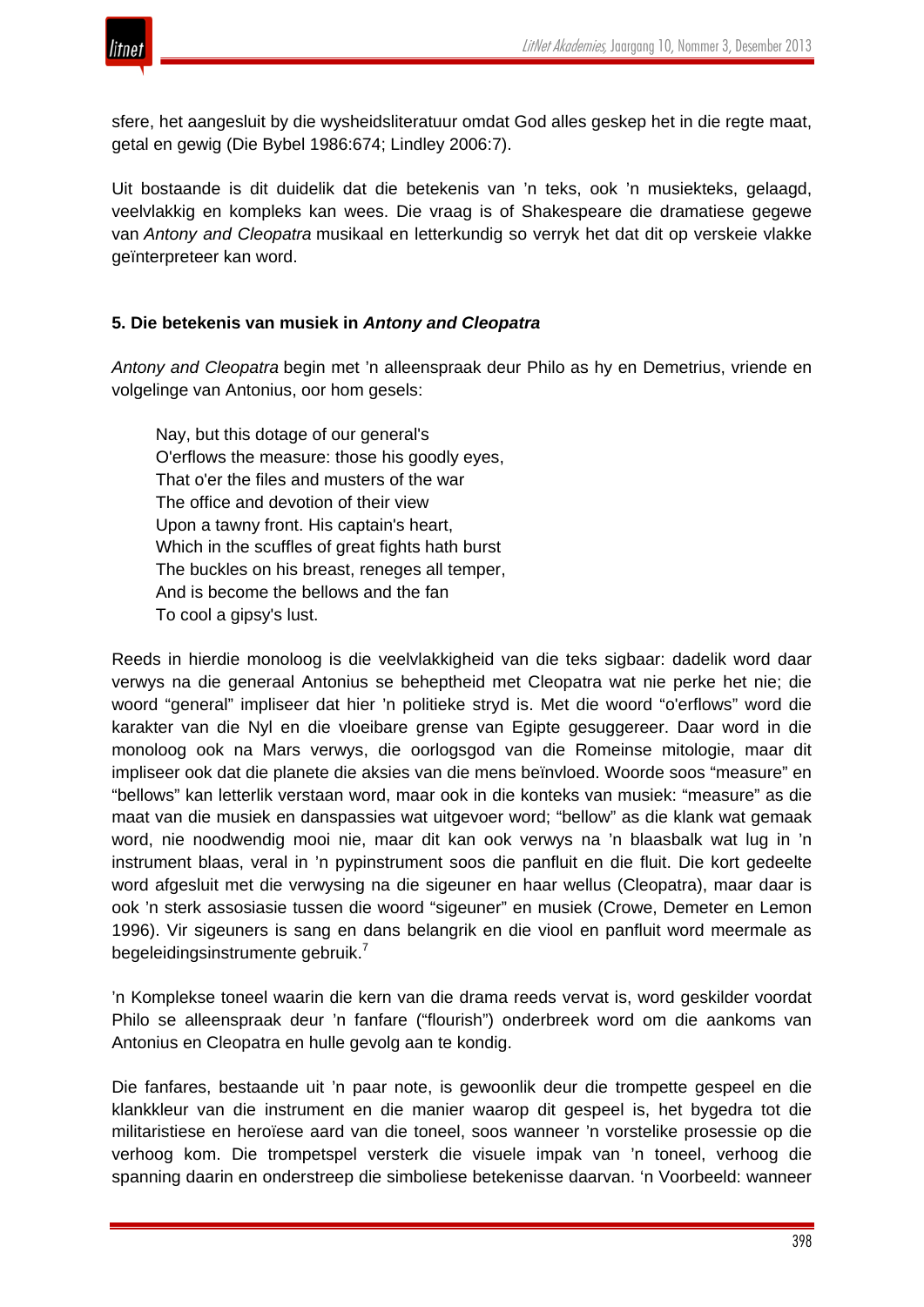Antonius na sy nederlaag op die verhoog verskyn, word hy oudergewoonte deur fanfares begelei. Die fanfares word hier ironies aangewend, omdat die gehoor reeds weet dat hy, die trotse held, tot 'n val gaan kom (IV:iv:25–30). Die afwesigheid van enige klank in 'n toneel dra ook by tot die dramatiese en emosionele trefkrag van die toneel, soos hier onder blyk (Venezky 1951:21; Lindley 2006:113).

In *Antony and Cleopatra* is daar talle aanduidings van trompetgeskal in die teks, maar in aansluiting by bostaande beskrywing is die verwysings na hierdie fanfares nie elke keer presies dieselfde nie. Soms staan daar net "trumpets sound", soos aan die begin van die vierde bedryf in die vyfde toneel. Alhoewel die fanfare-musiek eenvoudig is, is die meerdoeligheid daarvan opvallend: dit kondig aan, soos die aankoms van Antonius en Cleopatra (I:i); dit onderstreep manmoedigheid, soos wanneer Antonius sy manskappe tot die stryd oproep (II:ii:27−8); en daar klink ook 'n fanfare as Lepidus trou sweer aan Antonius (II:ii:175). "Sound and be hanged, sound out!" is Menas, 'n manskap van Pompejus, se uitroep voor die seegeveg, en trompetgeskal en tromgeroffel ondersteun hierdie emosionele opsweep van die manskappe. Wanneer die twee opponerende soldategroepe, dié van Pompejus en dié van Caesar en Antonius, op die verhoog marsjeer (II:vi), word hierdie aksie op 'n weerklinkende trompet en 'n trom begelei, oënskynlik triomfantelik, maar die teks wat volg bevat woorde soos "hostages" en "discontented sword" en "perish", wat na verraad verwys. Die triomfantelike aard van die trompetspel verkry dubbelsinnige betekenis, want wie gaan in hierdie verraderlike situasie triomfeer?

Die rol van trompetspel in die verloop van die dramatiese gegewe van *Antony and Cleopatra* word veral in die derde bedryf gedemonstreer. Wanneer Caesar, Antonius en Octavia op die verhoog kom om van mekaar afskeid te neem, is dit veelbetekenend dat hierdie prosessie nie met trompetgeskal aangekondig word nie, maar dat die trompette eers ná die afskeidsgroet speel, wanneer hulle die verhoog verlaat (III:ii). Later in hierdie bedryf lees ons van Caesar se ontsteltenis as Octavia nie soos 'n hooggeplaaste met gebruiklike trompetgeskal aangekondig word nie; haar aankoms word met stilte begroet. Op hierdie manier word haar geringe rol in die verloop van die verhaal onderstreep (III:vi:42 e.v.).

In teenstelling hiermee is die trompetgeskal wat Caesar aankondig nadat Antonius verslaan is. Die skare word opgesweep en hulle roep uit: "Make way there! Caesar!" In skerp taal word Cleopatra aangespreek dat sy, die koningin van Egipte, ook moet neerbuig voor die keiser. Sy wonder wat van haar onder hierdie man gaan word (V:ii:105–11).

Wanneer Caesar en sy gevolg vertrek, weerklink die fanfares. In skerp teenstelling hiermee fluister Cleopatra 'n vraag aan Iras en dan volg Iras se onheilspellende woorde: "the bright day is done,/ and we are for the dark", wat 'n verwysing na Cleopatra se naderende dood is (V:ii:193–4). In hierdie bedryf kom die teenstellings tussen die magtige Caesar en die oorwonne Cleopatra sterk na vore, en die aanwesigheid van trompetspel versterk die ironies-, emosioneel- en simbolies-gelade teks.

Die trompetspel het 'n verdere toepassing. Wanneer die bediendes in die tweede bedryf se sewende toneel die banket, wyn en ligte verversings bring, lees ons dat musiek speel, en as die hoofkarakters op die verhoog kom, word 'n sennet gespeel. Die woord *sennet* hou verband met die woord *sonate* – om te klink; in dié geval is dit fanfare-agtig en is dit meestal deur trompette en houtkornette gespeel. 'n Sennet is gewoonlik ook langer as wat 'n fanfare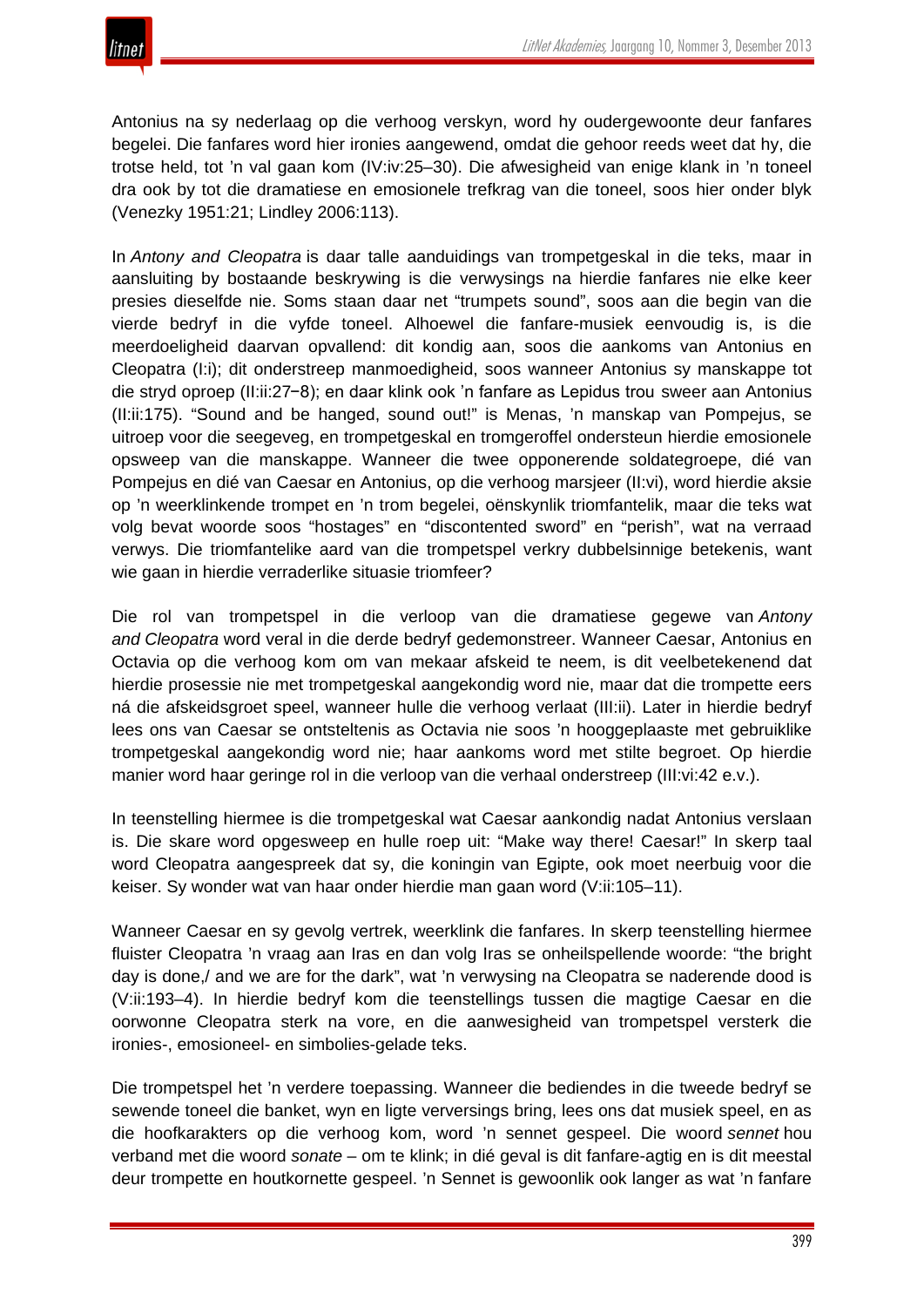

is en dit is meestal geïmproviseerd. Oënskynlik versterk die musiek die vrolikheid en feestelikheid, maar hierdie feestelikheid gee ook aanleiding tot Lepidus se oormatige drankgebruik en die teks wemel van skunnighede, soos Lepidus se opmerking aan Antonius:<sup>8</sup>

Your serpent of Egypt is bred now of your mud By the operation of your sun; so is your crocodile. (II:vii:26–27)

Hierdie losbandige toneel loop uit op die sing en dans van die bacchanale, wat verderaan bespreek sal word.

Alhoewel dit mag voorkom asof die trompetgeskal net maar 'n kort musikale insetsel is wat die aksies op die verhoog begelei of aankondig, is dit duidelik dat die trompetspel of fanfares verband hou met die teksgedeeltes wat hierdie spel voorafgaan of opvolg en op hierdie manier bydra tot die gelaagde betekenis van die teks, hetsy simbolies, ironies, emosioneel of allegories.

Naas die fanfares weerklink daar ook alarms. Alhoewel die alarm 'n musikale moment is om konflik en stryd te onderstreep, was die gebruik daarvan ook deel van die paradoksale siening dat oorlog georden is, dat dit harmonieus is en dat leërs beweeg soos in 'n dans. Hierdie trompetgeskal het met die verloop van tyd 'n eie taal ontwikkel sodat die verskillende leërs daaraan uitgeken kon word. Die gehoor was bekend met die kenmerkende musiekmotiewe van die verskillende groepe. 'n Voorbeeld hiervan is waar Canidius met sy voetsoldate ("land army") van die een kant van die verhoog opgestap kom en Taurus, 'n luitenant van Caesar, met sy leër van die ander kant af kom (III:x). Op hierdie manier sluit die oënskynlik voor die hand liggende musiek aan by die komplekse sieninge van die emosionele krag van musiek (Lindley 2006:114).

Die historiese Aktium-seegeveg was enorm en omvangryk, met baie skepe en duisende vegters. In die drama is die inligting oor die geveg sober: net die nodigste word genoem en daar word staatgemaak op die gehoor se kennis van, en insig in, hierdie geveg. Antonius is onder die indruk dat hy die geveg gewen het (IV:viii). 'n Alarm weerklink en hy kom met bravade marsjerend op die verhoog.

In hierdie toneel, wat 'n briljante klimaks behoort te wees, is die geraas oorverdowend – dit lei ons uit die volgende af:

Trumpeters,

With brazen din blast you the city's ear; Make mingle with our rattling tabourines,<sup>9</sup> That heaven and earth may strike their sounds together Applauding our approach. (IV:viii:35–9)

Antonius roep selfs ook die aarde en die hemel op om vir sy groot dade applous te gee. Onwillekeurig herinner dit aan die woorde van Turnus uit Vergilius se *Aeneïs*: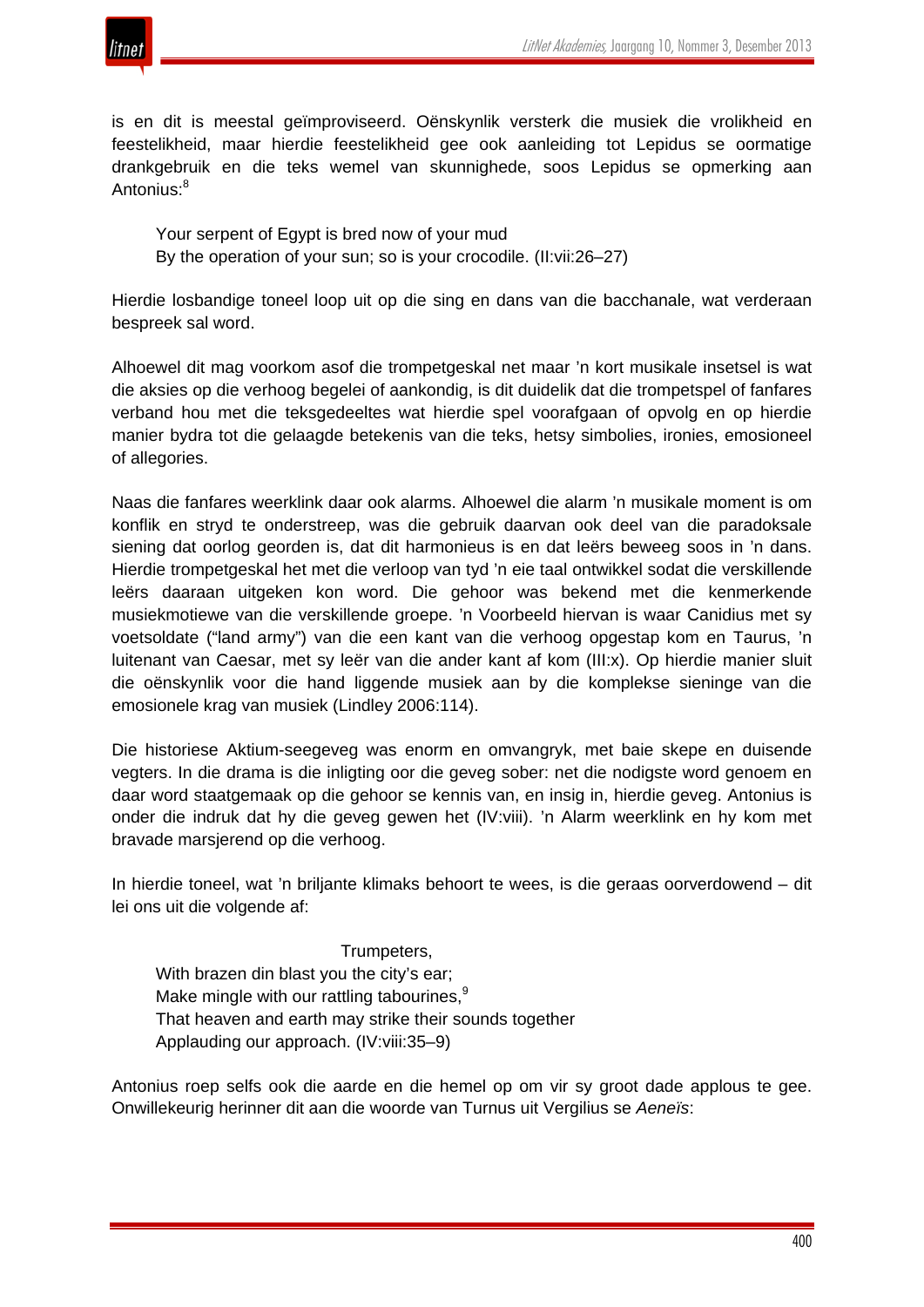

 O menslike verstand, onwetend van die toekoms en die lot, en onbevoeg om maat te hou wanneer sukses jou in vervoering bring! (Blankenberg 1980:306)

In die verwysing na die hemel en die aarde verreken Shakespeare nie net die filosofieë van sy tyd nie, maar ook die paradoks van Antonius se lewe: dit wat heroïes moes wees, is eintlik grootheidswaan wat uiteindelik uitloop op die mislukte seegevegte en lei tot sy tragiese dood. Deurdat woorde, musiek – dié van die trompette en die tamboere – en klank – dié van die hemel en die aarde wat applous gee – saam in hierdie toneel gebruik word, verkry dit nog 'n betekenislaag, naamlik dié van die mistieke. Antonius wil sy sukses met ander deel, maar in die proses verloor hy sy greep op die werklikheid – dié werklikheid wat uitloop op sy dood (Anderson 1980:304; Bancroft 1998). Hierdie toneel word afgesluit met die werklike klank van die trompette, wat veronderstel is om heroïes te wees, maar juis die teenoorgestelde versinnebeeld.

In teenstelling met hierdie toneel is die nagwaak en die stilte van die volgende toneel opvallend. Die gedagte van rus en stilte staan teenoor die geraas van die vorige toneel. Die gedempte geluide vorm die agtergrond vir Enobarbus se aangrypende afskeidsrede voordat hy homself doodmaak, as hy begin om die maan aan te roep: "O sovereign mistress of true melancholy …" (IV:ix:12). Aan die einde van die toneel word tromme veraf gehoor, sodat diegene wat slaap, wakker kan word om vir die volgende skof diens te doen: "Hark the drums/ demurely wake the sleepers" (IV:ix:29–30). Die ironie is dat al speel die tromme ook hoe hard, Enobarbus nie weer wakker sal word nie. Ook die volgende toneel sluit by die tragiek van Enobarbus se sterwe aan.

Die laaste alarm klink veraf, soos in 'n seegeveg, en kort daarna gee Antonius die bevel dat sy soldate saam met hom moet vlug. Hierdie alarm weerspreek dus die bogenoemde paradoks: oorlog ís tragies, ís ontdaan van harmonie, ís verraad, en die dans van die dood word gedans. Antonius plaas hierdie tragiese gebeure volledig op die skouers van Cleopatra en beskuldig haar daarvan dat sy hom verraai het – "the foul Egyptian hath betrayed me"; dat sy 'n hoer is – "triple-turned whore"; dat sy vals is – "this false soul of Egypt"; en ten slotte dat sy hom soos 'n regte sigeuner verlei en bekoor het – "like a right gypsy hath […] beguiled me" (IV:xii). Hierdie onvermoë van Antonius om enige skuld vir sy optrede te aanvaar, bring sy moraliteit onder verdenking, en so kom die morele vlak van die teks na vore.

Cleopatra as Egiptiese koningin, Cleopatra as sigeuner, Cleopatra as die een wat verlei, as Venus en ook as Sirene, maar ook die een wie se stem vergelyk word met 'n duisend snare, is verweef in die metafoor van musiek. Op haar galei moet fluite die roeiers help om maat hou. Shakespeare verander die tablo van Ploutarchos in 'n poëtiese en diggeweefde dramatiese toneel waarin die plasing van frases en die skandering belangrik is. Enobarbus verwonder hom aan die visuele effek van die kleure goud en pers, aan die wind wat betower en die lug wat vol sensuele geure is, asook aan die harmonie tussen die silwer roeispane en die fluite (nie die volle tutti soos in Ploutarchos se teks nie). Die teks is eroties gelade en dit wys vooruit na die pik van die slang aan die einde wat Cleopatra "a lover's pinch" noem, welwetende dat dit 'n "stroke of death" is (V:ii:294; Ploutarchos 1579). Die verband tussen die Aktium-seegeveg en hierdie toneel kan nie uit die oog verloor word nie – die oorsaak van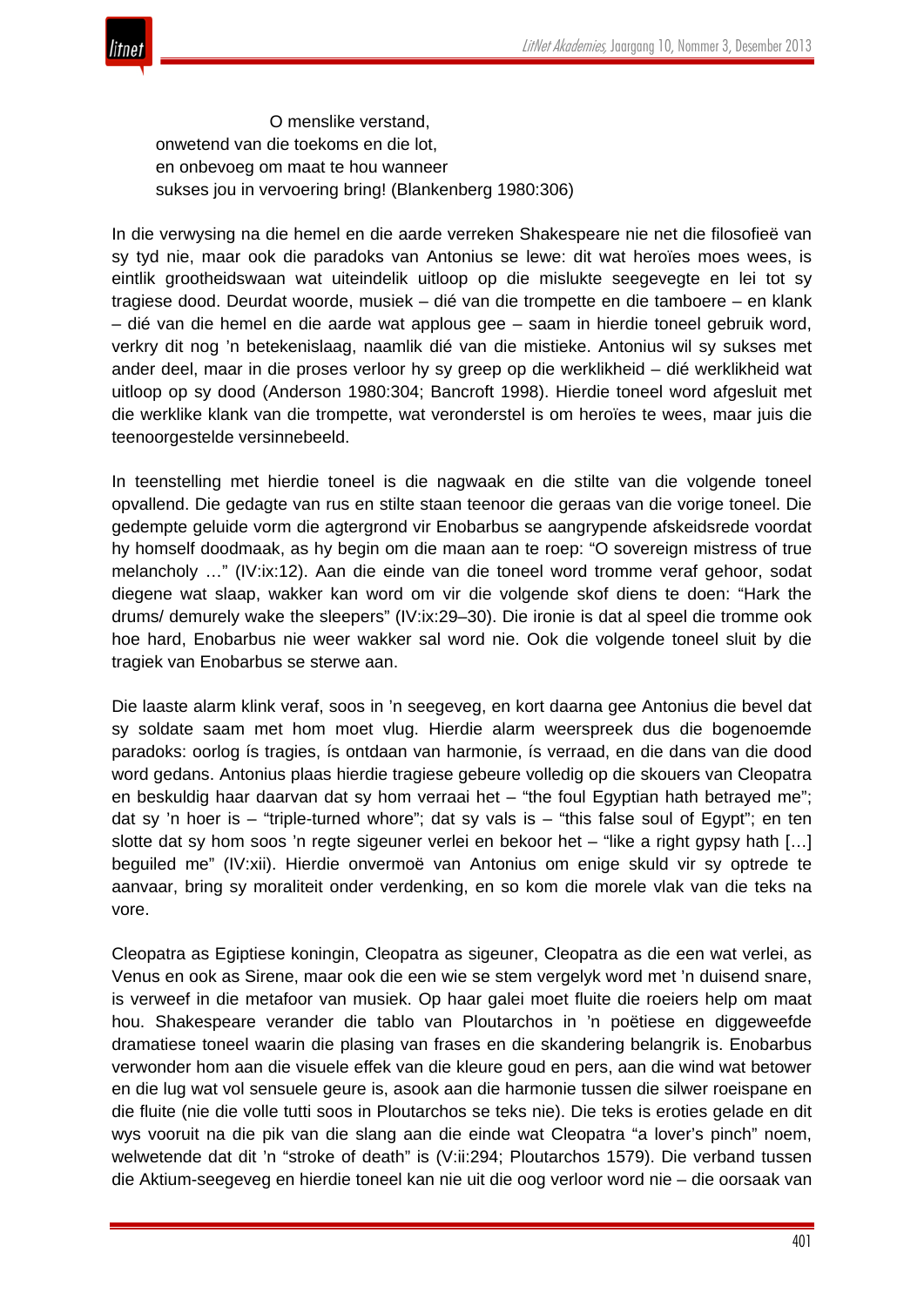Antonius se nederlaag hou met Egipte verband en hy verwys neerhalend na die sigeuner wat hom mislei het (Ploutarchos 1579; Shakespeare 2005).

In die drama is daar nog 'n galei-toneel, waarin Enobarbus 'n belangrike rol speel. Daar is opvallende verskille tussen hierdie twee tonele en dit het ook te make met die verskille tussen Rome, wat militaristies en heroïes is, en Alexandrië, wat sensueel is, vloeibare grense het en gefokus is op die liefde (II:vii). Aangehelp deur die wyn weerklink die gesprekke van verraad, moord, oneer en knoeiery. Maar voordat dit in 'n bloedbad verander, moedig Enobarbus die groep aan om op die sloep van Pompejus – hulle teenstander op see – Egiptiese bacchanale te sing en te dans om so die gemoedere te kalmeer. Saam met die harde musiek, terwyl almal hande vashou, antwoord die groep met luide stem op die seun se sang. Die moraliteit van die karakters is onder verdenking en die sing van die bacchanale ontbloot hul twyfelagtige moraliteit (II:vii:102 e.v.).

Die Bacchus-fees, 'n luidrugtige dronknes, het 'n lang geskiedenis. In die Oudheid was dit wilde en mistieke feeste ter ere van die Grieks-Romeinse wyngod Bacchus of Dionysius. Die antieke digters was van mening dat Bacchus in Egipte gebore is (Voltaire 1901). Alhoewel daar aanvanklik 'n mate van erns by hierdie feeste was, het dit deur die jare in losbandigheid toegeneem totdat sang, dans en naaktheid aan die orde was – soos dit op talle visuele uitbeeldings van toe tot nou gesien kan word.<sup>10</sup> Shakespeare (1957) gebruik die bacchanale in meer as een werk, byvoorbeeld ook in *Macbeth* en *Midsummer night's dream*.

Die sloep op die water, die afwesigheid van vroue, die hou van hande, die verwysings na die slang en die krokodil is dubbelsinnig. Daarby is die sensuele wêreld van Egipte die wyn wat hulle sinne afstomp, Antonius se verwysing na die Lethe, die rivier van vergetelheid, ook bydraend tot die veelvlakkigheid van die teks, van die letterlike, via die allegoriese tot die morele waarby die musiek en dans geen geringe rol speel nie (II:vii:117 e.v.).

Die woorde wat die seun sing:

Come, thou monarch of the vine, Plumpy Bacchus with pink eyne! In thy fats our cares be drowned; With thy grapes our hairs be crowned. Cup us till the world go round, Cup us till the world go round!

bevestig die opwinding, die onvastheid op die sloep en dat die wyngod Bacchus, gekroon met druiwe, die sinne afstomp, sodat die drinkers van hulle sorge vergeet. Volgens die sieninge van hierdie tyd word die negatiewe status van die siel hierdeur verklank.

Die betekenis van die bacchanale wat gesing word, kan egter ook vanuit 'n ander invalshoek beskryf word. Sommige is van mening dat hierdie bacchanale gemodelleer is op die bekende 9de-eeuse Whit Sunday-gesang "Veni Creator Spiritus"<sup>11</sup> se trogeemetrum.<sup>12</sup> Hierdie lied was goed aan die Elisabethaanse gehoor bekend. Ons weet ook dat dieselfde melodie vir 'n verskeidenheid tekste gebruik is, maar of hierdie lied aan Bacchus op dieselfde melodie gesing is, is nie aan ons bekend nie (Lathrop 1908:13).<sup>13</sup>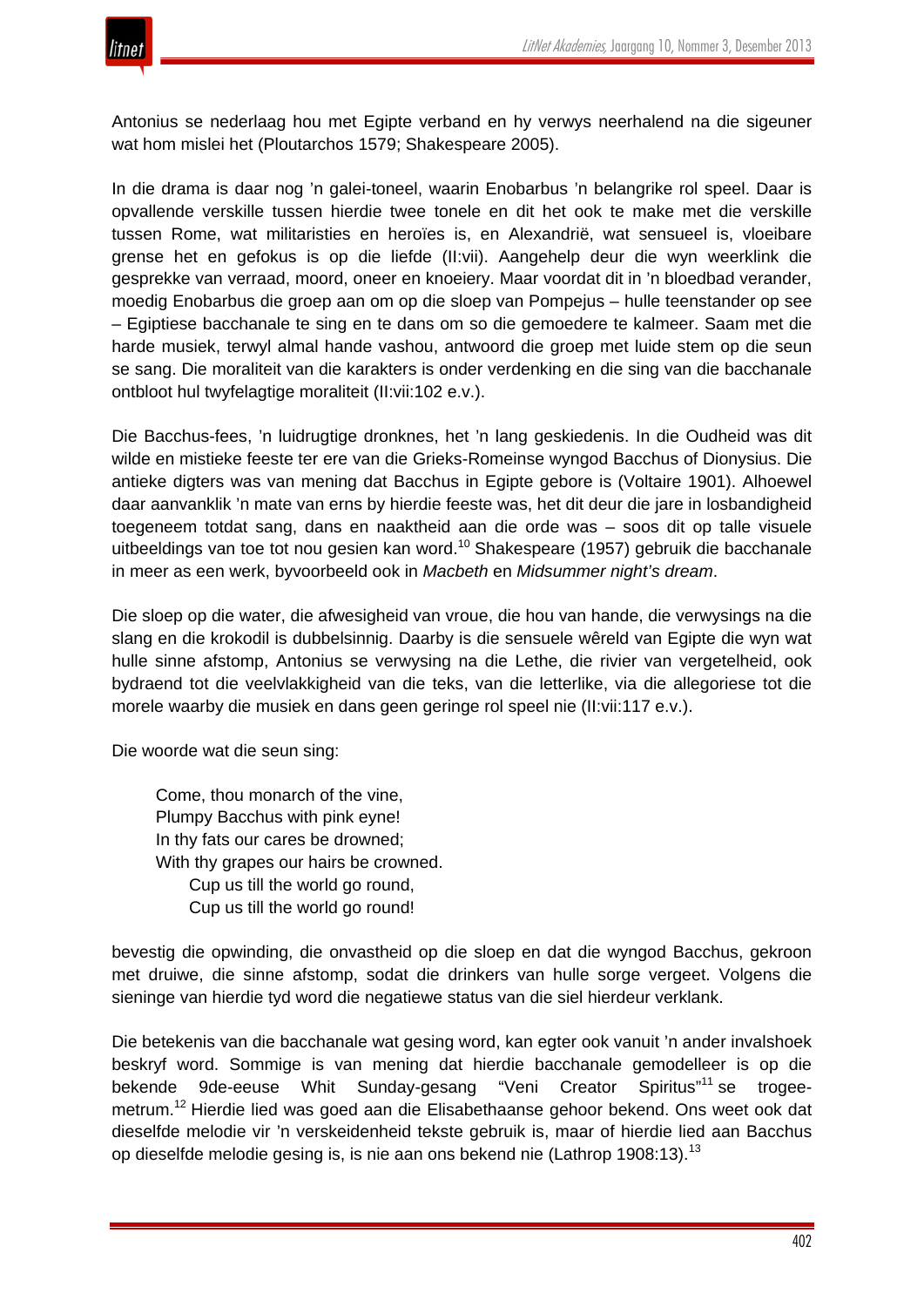

In "Veni Creator Spiritus" gaan dit om die Skeppergees wat sy Kerk en Koninkryk vernuwe en versterk en waarby die mistieke ervaring nie uitgesluit is nie. Dit staan in skerp kontras met die doen en late van die wyngod Bacchus wat die sinne afstomp en wat aanleiding gee tot onvastheid en swakheid. Die mistieke ekstase wat verbind word met die uitstorting van die Heilige Gees, kontrasteer met die ekstase wat deur die wyn veroorsaak word.

Die veelheid van betekenisse is in hierdie gedeelte opvallend. Shakespeare beweeg van die letterlike betekenis (die sing van die lied as deel van die drama) na die allegoriese (wanneer dié lied verbind word met die Paaslied "Veni Creator Spiritus") na die morele vlak (omdat dit nie goed is om deur wyn verdof te word nie, maar die sangers eerder daarna moet strewe om deur die Heilige Gees vernuwe te word). Shakespeare gebruik dramatiese ironie hier as 'n kragtige meganisme om die transendentale of anagogiese betekenisvlak in te bou: hier moet dit nie om die koninkryk van Bacchus gaan nie, maar om die Koninkryk van God.

Enersyds in aansluiting by bogenoemde, maar andersyds in skerp kontras daarmee, is Caesar se woorde as hy die vrolike klomp vermaan om op te hou met hulle ligsinnigheid en hulle oproep tot diensbaarheid (II:vii:117 e.v.). Hierdie toneel word afgesluit met Menas, die seerower, wat sien dat die musikante nie meer speel nie, en dadelik word die trom -, trompet- en fluitspelers opgeroep om musiek te maak sodat Neptunus, die god van die see, kan hoor dat hulle aan die vertrek is en dat hy hulle moet beskerm – die bewaring deur die Heilige Gees word dus nie meer verreken nie.

Namate die drama ontplooi en die betekenis daarvan verdiep, verdiep die verwysings na musiek eweneens.

'n Enkele voorbeeld: Enobarbus en Agrippa verwys satiries na die verhoudinge tussen die driemanskap en hoe daar nie genoeg beelde, woorde en musiek is om Lepidus se liefde vir Antonius te beskryf nie, terwyl dit oorgenoeg is as hy maar net voor Caesar kan kniel (III:ii:15–7):

But he loves Caesar best, yet he loves Antony […]. Think, speak, cast, write, sing, number – hoo!

Die ironie is dat Lepidus se kniel 'n metafoor word vir sy vernietiging deur Caesar.

In die drama is daar talle verwysings na 'n swaard, en hierdie wapen het velerlei betekenisse. Een van die tragiese verwysings wat verband hou met musiek en dans, vind ons wanneer Antonius na sy nederlaag sê: "He at Philippi kept his sword e'en like a dancer." Vir die danser is die swaard gewoonlik 'n bykomstige versiering en nie 'n wapen nie. In sy lewe kon Antonius die swaard heroïes en met sukses gebruik, maar na sy nederlaag het ook sy wapen swak en onbruikbaar, soos dié van die danser, geword (III:xi:35–6).

'n Ander subtiele verwysing na dans kom voor wanneer Antonius met Eros gesels oor hoe daar allerhande kortstondige figure en tonele in die wolke te sien is, wat hom leen tot veelvlakkige interpretasie en selfs 'n onheilspellende betekenis kan hê:

And mock our eyes with air. Thou has seen these signs; They are black vesper's pageants. (IV:xiv:9)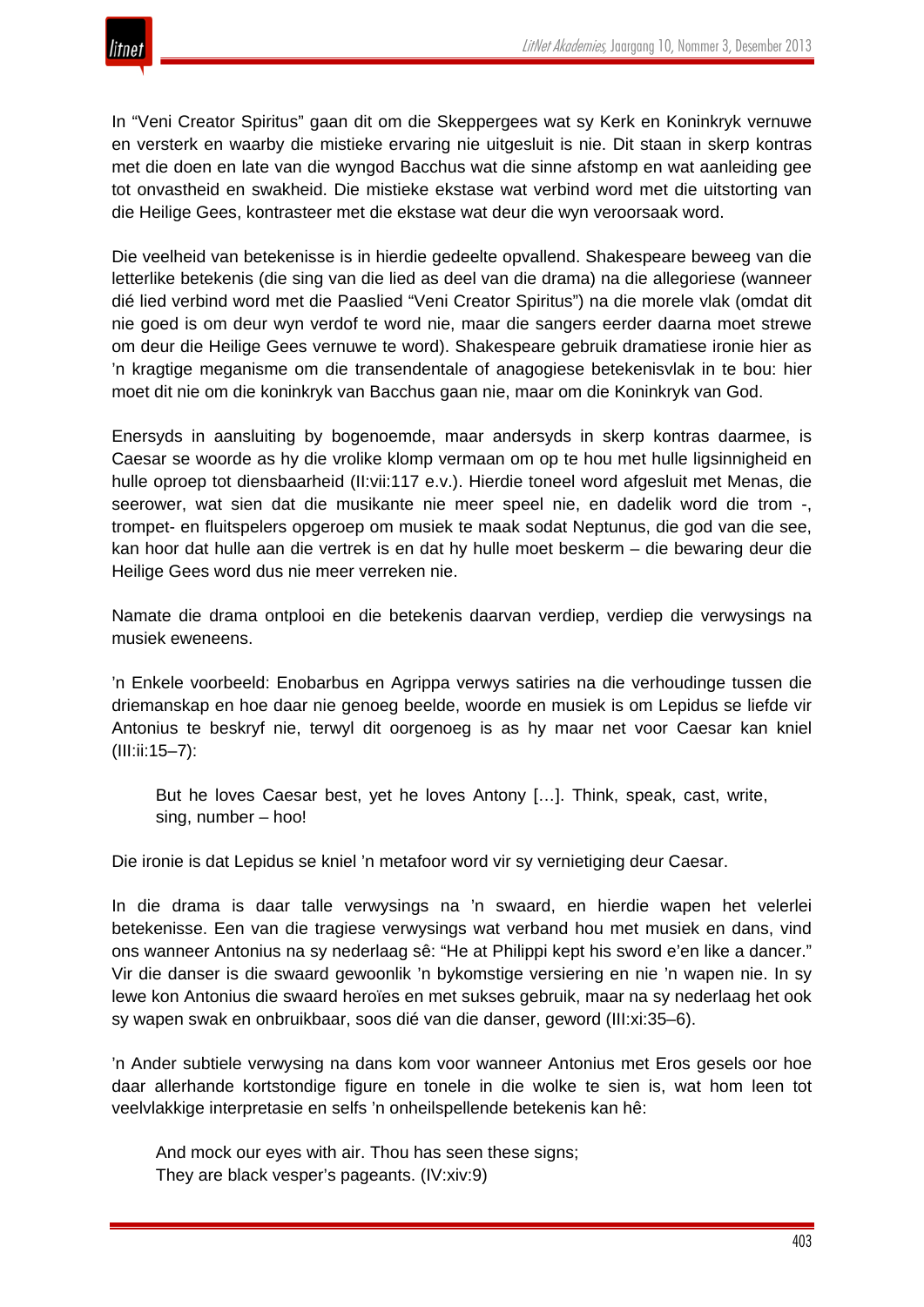

Hierdie "black vesper's pageants" het hulle oorsprong in die misterie- of mistieke spele van die Middeleeue, religieuse skouspele met musiek wat op 'n beweegbare verhoog plaasgevind het (Jones 1977). Die uitdrukking kan egter ook verwys na die maskerades wat in die Elisabethaanse tyd baie gewild geword het. 'n Maskerade is gewoonlik 'n ingewikkelde gechoreografeerde dans wat saans deur gemaskerde adel gedans is. Die dra van maskers bring mee dat die grens tussen werklikheid en fantasie al hoe vaer word. Die kortstondigheid en die verganklikheid van die lewe word beklemtoon deur die verwysing na "black vespers", oftewel sielevespers, waarin die dooies herdenk word (Hull, Pearson en Sadlack 2000). Die betekenislae en die poëtiese aard van die teks sorg vir 'n besondere hoogtepunt in die drama.

Die nag voor die legendariese seegeveg hou die soldate wag, en alhoewel hulle vol bravade is, is hulle ook onrustig (IV:iii). Dan hoor hulle die musiek van die melankoliese hautboys (van onder die verhoog).<sup>14</sup> Sommige dink dit is 'n goeie teken, maar ander hoor daarin dat die god Herkules sy protégé Antonius verlaat het. Die kort, afgemete teks dra by tot die angstigheid en die toneel eindig met die woorde: "Let's see how it will give off. 'Tis strange." In hierdie toneel dra die klankkleur van die hautboys by tot die emosionele impak van die tragiese verloop van die seegeveg.

Daar is talle verwysings in die teks na die planete, en die metafoor van die planete word verdiep as Cleopatra Antonius se lof besing en sy stem vergelyk met die volmaakte harmonie van die musiek van die sfere: "[H]is voice was propertied/ as all the tunèd spheres<sup>"15</sup> (V:ii).

Musiek word ook in idiomatiese verband gebruik; byvoorbeeld, as Caesar voel dat Antonius moet terugkom uit Egipte, dan sê hy: "That drums him from his sport" (1:iv). Die militaristiese, vermeng met die ironiese, is uiteraard hier teenwoordig (Calter 1998).

Antonius is in Italië en "My Antony is away," roep Cleopatra wanhopig uit. Niks kan haar gemoedstoestand verbeter nie, selfs nie Mardian, die eunug,<sup>16</sup> se sang nie, al het musiek die vermoë om pyn te versag (I:v; Lindley 2006:6). Met hierdie verwysing na die sang van Mardian sluit Shakespeare aan by die gebruike van sy tyd, naamlik dié van die singende kastrate, soos dit hier onder bevestig sal word in die musiekvoorbeelde uit die 17de eeu, toe hierdie gebruik hoogty gevier het.

Hierdie siek-van-verlange-toneel word verder gevoer in die vyfde toneel van die tweede bedryf: Cleopatra is verveeld en sy vra vir musiek wat by haar melankoliese stemming sal pas en wat haar onrustige gemoed tot bedaring sal bring: "Give me some music; music, moody food/ Of us that trade in love." Sy is wispelturig en die arme Mardian moet saam met haar speletjies speel.

Die teks wat volg, is baie dubbelsinnig, en Egipte as 'n plek van vermaak, ligsinnigheid, dekadensie en weelderigheid word goed in die toneel uitgebeeld. Cleopatra se woorde sluit ook aan by die wonderwêreld van *Twelfth night* (Weis 2005:lxvi). Die ontstellende is haar hantering van die arme boodskapper. Hy ontgeld dit omtrént omdat hy dit durf waag "[t]o trumpet such good tidings!" (II:v; MacCallum 1909; Lindley 2006:31).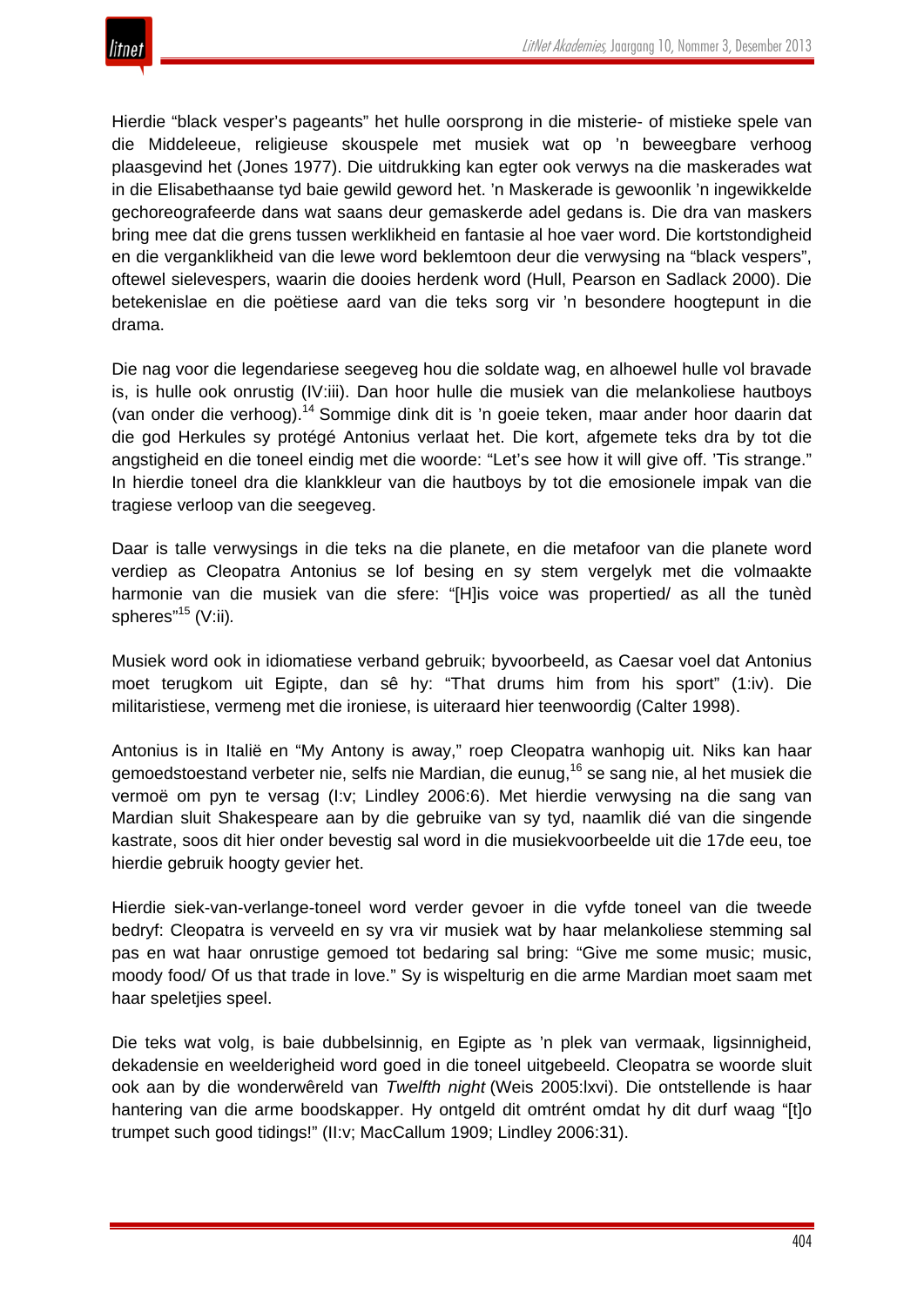

Die tragiese verloop van Cleopatra se lewe kom tot uiting in haar laaste, veelseggende woorde aan Charmian:

 Peace, peace! Dost thou not see my baby at my breast, That sucks the nurse asleep? (V:ii)

Dood het sy angel vir haar verloor en sy prewel in wiegeliedstyl: "As sweet as balm, as soft as air, as gentle −" (V:ii:310). Ons kan ook nie die implisiete verwysing na Isis as dié een wat haar seuntjie soog, miskyk nie. Isis, met die sistrum, is die godin van die farao's en van die doderyk.

Alhoewel woorde soos "husband", "baby", "the maid that milks" en "a lass unparalleled" (laasgenoemde die woorde van Charmian wat haar koningin in gewone omgangstaal prys) aansluit by die gedagte van 'n wiegelied, word hierdie koningin ná die dodelike slangpik in haar koninklike mantel en kroon geklee – 'n ware Isis (George 1998; Seawright 2012).

Naas die verwysinge na Isis speel ander mitologieë, soos dié van Herkules, Mars en Venus, 'n belangrike rol in die veelvlakkige verstaan van die teks.

Dit is egter nie net die heidense mites wat Shakespeare gebruik nie; ook die waarhede en wyshede van die Bybel (Shaheen 1999) vind neerslag in *Antony and Cleopatra*. Soms is hierdie integrering opvallend, soos die verwysing na Herodes (III:iii:2−5); ander kere is dit meer subtiel, soos dié een na Nebukadnesar: "Kingdoms are clay. Our dungy earth alike feeds beast as man" (I:i:35−6; Shaheen 1999:70). Dit is dus nie vergesog as verklaarders dit eens is dat die verhaal van Antonius en Cleopatra verband hou met die Bybelse verhaal van Genesis, die geboorte van Christus, sy kruisiging en opstanding tot by die apokaliptiese van Openbaring nie. Op hierdie manier sluit dit ook aan by die Neoplatoniese sieninge van daardie tyd (Lindley 2006:19).

Volgens hierdie verklaarders kan die liefdesverhaal van Antonius en Cleopatra na die Hooglied van Salomo<sup>17</sup> teruggevoer word. Die Hooglied van Salomo is nie net 'n versameling liefdesliedere waarin die man en die vrou hulle liefde vir mekaar besing nie (Die Bybel 1986:365), maar dit verwys ook vooruit na die huwelik tussen Christus en sy kerk en dit loop uit in die boek Openbaring. Die liefdesverhaal van Antonius en Cleopatra sluit hierby aan en dit word bevestig deur Antonius se woorde reg aan die begin van die drama as hy hulle liefde in apokaliptiese taal beskryf: "Then must thou needs find out new heaven, new earth" (I:i:16). Op hierdie manier word hulle liefdesverhaal deel van die nuwe lied van Openbaring. Die liefdesoffer van Antonius en Cleopatra vind sy voltooiing in die offer van die Lam (Jones 1977:lxxxix; Aalders 1952).

Cleopatra word ook gesien as die eksotiese koningin van Skeba, wie se broer, net soos die historiese Cleopatra s'n, haar minnaar is. Die Sulammitiese vrou sê ook: "Ek is bruin gebrand maar ek is mooi, vroue van Jerusalem. Ek is so bruin soos die tente van Kedar, soos die tentdoeke van Salomo" (Die Bybel 1986:710). Maar ook die bankette van Salomo was 'n fees vir die sintuie en dit vind neerslag in die legendariese Egiptiese bankette van die drama: "eight wild boars roasted whole at a breakfast of a night light with drinking" (II:ii:184– 5).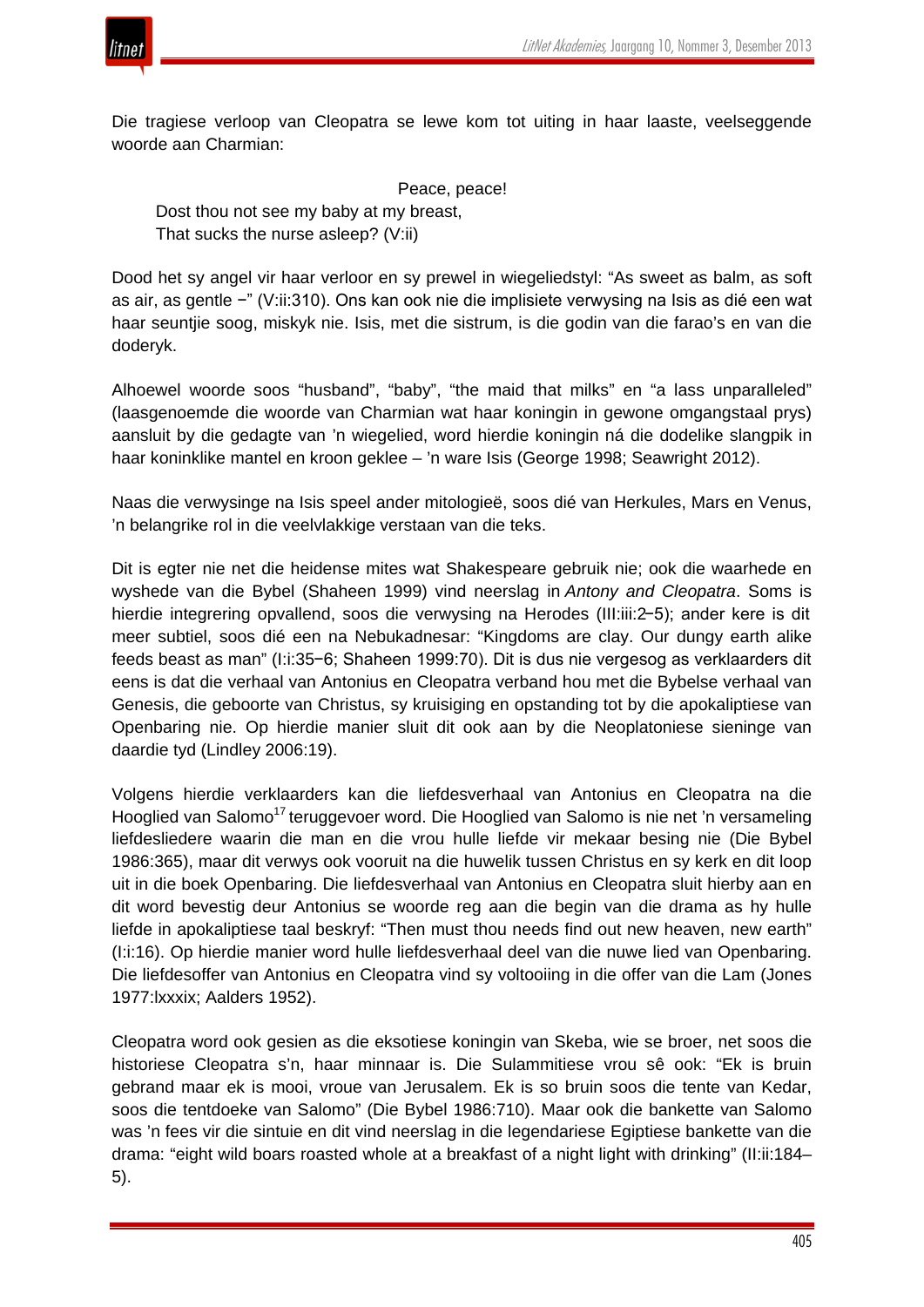Maar hóé het hierdie lied van Salomo geklink? Net soos in die geval van die musiek van Antieke Egipte weet ons nie. Wat ons wel weet, is dat Salomo meer as 1 005 liedere gedig het en dat Hooglied sy mooiste lied genoem word. Musiek en poësie het in hierdie tyd hand aan hand gegaan en die gedigte is meestal gesing. Die melodieë was blykbaar redelik eenvoudig, vry en swewend, en dit het die teks beklemtoon. Kenmerkend van Hebreeuse sang uit dié tyd is dat dit responsoriaal en antifonaal was, met terugkerende verse of refreine, net soos wat dit ook in Hooglied voorkom. Daarby was dit monofonies met die instrumente wat die melodie verdubbel (Hebrew music 2013).

Uit Bybelse gegewens weet ons dat kore en musikante betrokke was in die tempel en dat instrumente soos die lier, die harp, die luit en 'n verskeidenheid slaginstrumente gebruik is, net soos in Antieke Egipte en eeue later in die tyd van Shakespeare. Die besondere beskrywing in Konings 1 na hoe spesiale jenewerhout gebruik is vir die maak van liere en harpe is opvallend en daar is ook verwysings na die instrument van Isis, die sistrum (Isaacs en Martin 1990:187; Die Bybel 1986:371; Jewish liturgical music 2012; Jewish music 2008; Jewish encyclopedia 1906).

Hierdie verweefdheid van Shakespeare se teks met dié van Salomo en Hooglied dra nie net by tot die uniekheid van die teks nie, maar plaas dit op 'n vlak waarin die gewone liefdesverhaal van Antonius en Cleopatra na die anagogiese vlak getransendeer word (Weis 2005:liii).

#### **6. Samevatting van voorgaande argument – 'n brugafdeling**

Alhoewel ons nie altyd weet hoe die musiek deur die eeue geklink het nie, weet ons uit die talle beskrywinge, uit die talle afbeeldings en uit die talle literêre tekste dat musiek 'n intrinsieke deel van die mens en sy beskawing is. Daarom is dit nie vreemd dat Cleopatra se stem vergelyk word met 'n instrument van baie snare nie. Dieselfde soort instrumente kom deur al die eeue voor – die harp in antieke Hebreeuse musiek kan vergelyk word met die harp in Antieke-Egiptiese musiek en met toenemende kennis gaan die ontwikkeling van die instrument voort, via die Elisabethaanse tydperk tot vandag.

In Antieke Egipte was sang, dans en instrumentale musiek deel van die lewe, religieus en sosiaal, en die Hebreeuse beskawing in die tyd van Salomo vertoon dieselfde kenmerke. Die Elisabethaanse beskawing het ook musiek belangrik geag en danse en musiekvorme wat in dié tyd ontwikkel is, word deur Shakespeare benut in die skryf van sy dramas. Die fokus in hierdie artikel is Shakespeare se dramatiese weergawe van die verhaal van Antonius en Cleopatra en die rol wat musiek dáárin speel.

Shakespeare gebruik musiek as deel van die dramatiese gegewe, soos die fanfares van die trompette en die gebruik van die melankoliese hautboys. Die spel van die instrumente skep nie net atmosfeer nie, dit is deel van die aksie en dit dra by tot die emosionele betekenis van die teks. Met Cleopatra se aankoms op die galei weet ons dat die keuse van die fluite nie toevallig is nie, maar dat dit deel is van die dubbelsinnige betekenis van die teks. Alhoewel die sing van die bacchanale in hierdie drama 'n sosiale gebeurtenis is, beeld dit ook die magstryd tussen die opponerende groepe uit en wys dit vooruit na Antonius se nederlaag. Hierdie lied van losbandigheid en dronkenskap het ook 'n keersy, omdat die teks gebaseer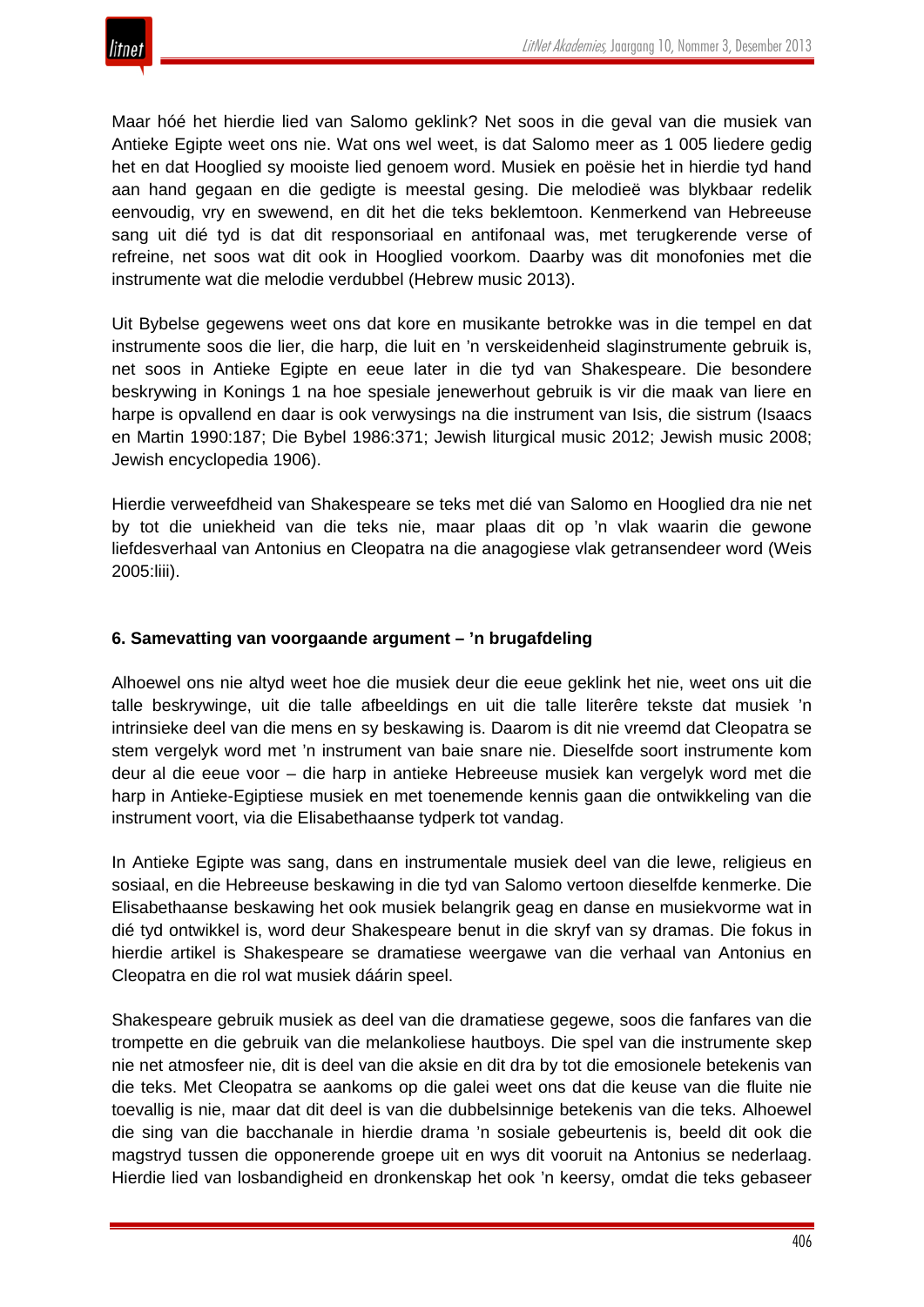

is op die versritme van die "Veni Creator Spiritus". Deur hierdie kontrastering beweeg die teks deur verskeie vlakke van betekenis, van die letterlike tot by die anagogiese vlak.

Idiomatiese uitdrukkings waarvan musiekverwysings deel is, kom ook in die drama voor, soos wanneer Cleopatra met die boodskapper raas omdat hy die slegte nuus uitblaker soos 'n trompetter. Musiekvorme uit die tyd van Shakespeare, soos die ballade en die wiegelied, word ook in die teks verweef en dit dra by tot die ironiese betekenis van die teks. In die uitbeelding van Cleopatra as Sirene en van Antonius as die onoorwinlike is musiek verskuil en allegories teenwoordig. Musiek word ook metafories in die drama gebruik as Antonius verwys na die "black vesper's pageants". Die leser is verder die hele tyd bewus van die kulturele verskille tussen Rome en Alexandrië, en ook hierin speel musiek 'n rol: die musiek is meestal marsagtig wanneer Rome die fokus is. Daarteenoor wil Cleopatra musiek hoor om haar stemming te verbeter, en as sy vertel van haar herinneringe, is musiek onderliggend teenwoordig. Die Neoplatoniese sieninge van musiek, die gebruik van musikale realisme, asook emosionele realisme, is subtiel in die teks verweef. Dat verklaarders die liefdesverhaal van Antonius en Cleopatra vergelyk met die liefdesverhaal van Hooglied, dat Shakespeare apokaliptiese taal gebruik as Antonius die omvang van hulle liefde beskryf dra gewis by tot die diepsinnige betekenis van die teks.

Shakespeare is 'n meester, maar as mens vanuit 'n spesifieke invalshoek, soos musiek, sy teks te stiplees, weet jy dat niks in die drama toevallig is nie. Jy weet ook dat musiek intrinsiek bygedra het tot die ontvouing van die drama, die uitbeelding van die karakters en die skep van stemminge, net soos wat die verwysings na Vergilius, na die mitologie en die Bybel in die drama deel vorm van hierdie komplekse en dig-geweefde tapisserie – tot vreugde en verryking van die ondersoekende gees.

Samuel Taylor Coleridge beskryf Shakespeare se taalgebruik in *Antony and Cleopatra* onder andere as "a soaring style" (Weis 2005:xxi). Hierdie woorde roep by 'n musiekmens wonderlike klankbeelde op, want dit is dié klankkwaliteit, vry en swewend, waarna die instrumentalis én die sanger streef én wat die luisteraar graag wil hoor. By die lees van die teks met musiek as invalshoek, voer hierdie uitsonderlike skrywer ook die leser na ongekende hoogtes.

"There was sweetness also in the tones of her voice; and her tongue, like an instrument of many strings," is Ploutarchos (1902) se beskrywing van Cleopatra se stem en haar taalvaardigheid. Ploutarchos se teks het vir Shakespeare geïnspireer en die beskrywing "'n instrument met baie snare" word ook 'n metafoor vir die gelaagdheid van Shakespeare se teks.

Musiek as verskynsel is intrinsiek deel van die mens. Daarom is dit geregverdig om te vra of die verhaal van Antonius en Cleopatra, maar veral ook die weergawe van Shakespeare, komponiste deur die eeue geïnspireer het om dié verhaal in sy geheel of gedeeltelik in musiek te verklank.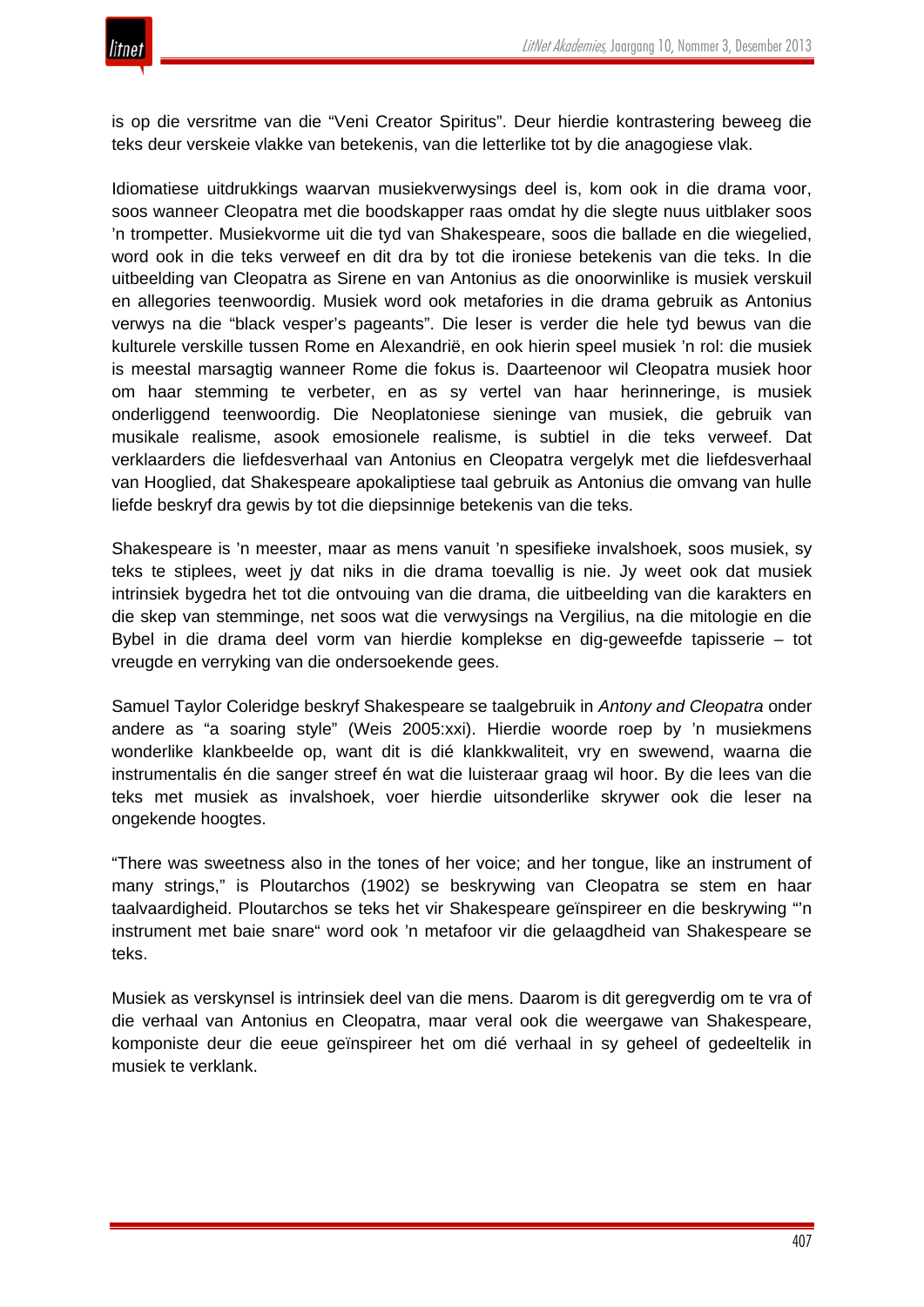

### **7. Kunsmusiek<sup>18</sup> en die verhaal van Antonius en Cleopatra – 'n historiese oorsig**

Van kuns is daar altyd weer kuns te maak!<sup>19</sup>

Cleopatra se skoonheid, haar legendariese mooi stem, haar liefdeseskapades en natuurlik haar sterwensoomblikke is stimulerende materiaal vir 'n komponis. Haar verhaal het 'n fassinerende musikale nalewe en komponiste fokus nie slegs op die periode waarin Shakespeare se drama afspeel nie.<sup>20</sup> Cleopatra se verhouding met Julius Caesar is ook 'n geliefkoosde onderwerp vir die skep van musiekwerke. Dink maar aan die opera *Giulio Cesare in Egitto* van Handel wat vanjaar (2013) in die Metropolitan Operahuis uitgevoer is. Dit was ook deel van die Cleopatra-fees in Salzburg in 2012. Aangesien Cleopatra se stem met 'n duisend snare vergelyk word, en in samehang met haar tragiese lewe, is dit nie vreemd dat baie komponiste gebeure uit haar lewe as basis vir vokale komposisies gebruik nie. Van die genres wat gebruik word, is opera, aria, koorstuk en kantate. Naas die vokale komposisies is daar ook instrumentale musiek wat gebaseer is op die verhaal van Cleopatra. Een van die vroegste voorbeelde is dié van Colonna, 'n Italianer wat in die laat 17de eeu die kantate "Cleopatramoribonda" geskryf het. Een van die onlangse voorbeelde is 'n werk deur Shchedrin wat vir die eerste keer in 2012 uitgevoer is.

In 2012 het die Salzburgfees 'n uitgebreide program oor Shakespeare en die verhaal van Antonius en Cleopatra aangebied. Bartoli (2012) noem dit 'n weelderige reis na Egipte waarin al die sintuie gestimuleer word. Naas die uitvoering van die Handel-opera is daar nog vyf verskillende afdelings, byvoorbeeld "Cleopatra amoroso" waarin die tragedie van Shakespeare verwerk is vir vier vertellers. Dit word in Duits voorgedra en Kasper Wiens het die musiek gekomponeer.

Vir die afdeling "Cleopatra sensuale" was die opera in vier bedrywe, *Cléopâtre*, deur Massenet (1842–1912) op die program. Sophie Koch, 'n Franse liriese mezzosopraan, het die rol van Cleopatra gesing. Hierdie impressionistiese werk fokus op die verhouding tussen Cleopatra en Markus Antonius. Naas die koorsang en die sensuele ballettonele is dit die sterftoneel van Cleopatra wat die bloed laat stol.

Die virtuose mezzosopraan Cecilia Bartoli het opgetree in die programafdeling "Cleopatra virtuosa"*.* Die program het bestaan uit Barokarias van ses verskillende komponiste. Die briljante ensemble Il Giardino Armonico het haar begelei. Van hierdie arias is spesiaal vir kastrate geskryf, veral vir die uitsonderlike Farinelli. Volgens Bartoli (2009) word die sang van die kastrate gekenmerk deur vokale virtuositeit en 'n volmaakte fusie van sensualiteit en grootsheid, van vorm en inhoud, van poësie en musiek – die hoogtepunt van die Baroktydperk.

Nog 'n interessante afdeling was "Cleopatra oriëntale". Op die program was onder andere Anton Rubenstein se Overture "Antonius und Kleopatra" (Op. 116; 1890) en Prokofjev se verhoogmusiek "ÄgyptischeNächte" (193<del>3</del>4). Hierdie werk is bykomstige musiek vir 'n toneelstuk gebaseer op Poesjkin se monoloog, wat 'n samevatting is van Shakespeare en Shaw se dramas. Die werk fokus op Cleopatra as godin van die liefde en wellus.

Dit is egter die opdragwerk en wêreldpremière "Kleopatra i zmeja" ("Cleopatra and the asp") wat aandag getrek het. Hierdie dramatiese toneel vir sopraan en orkes (2011) wat Rodion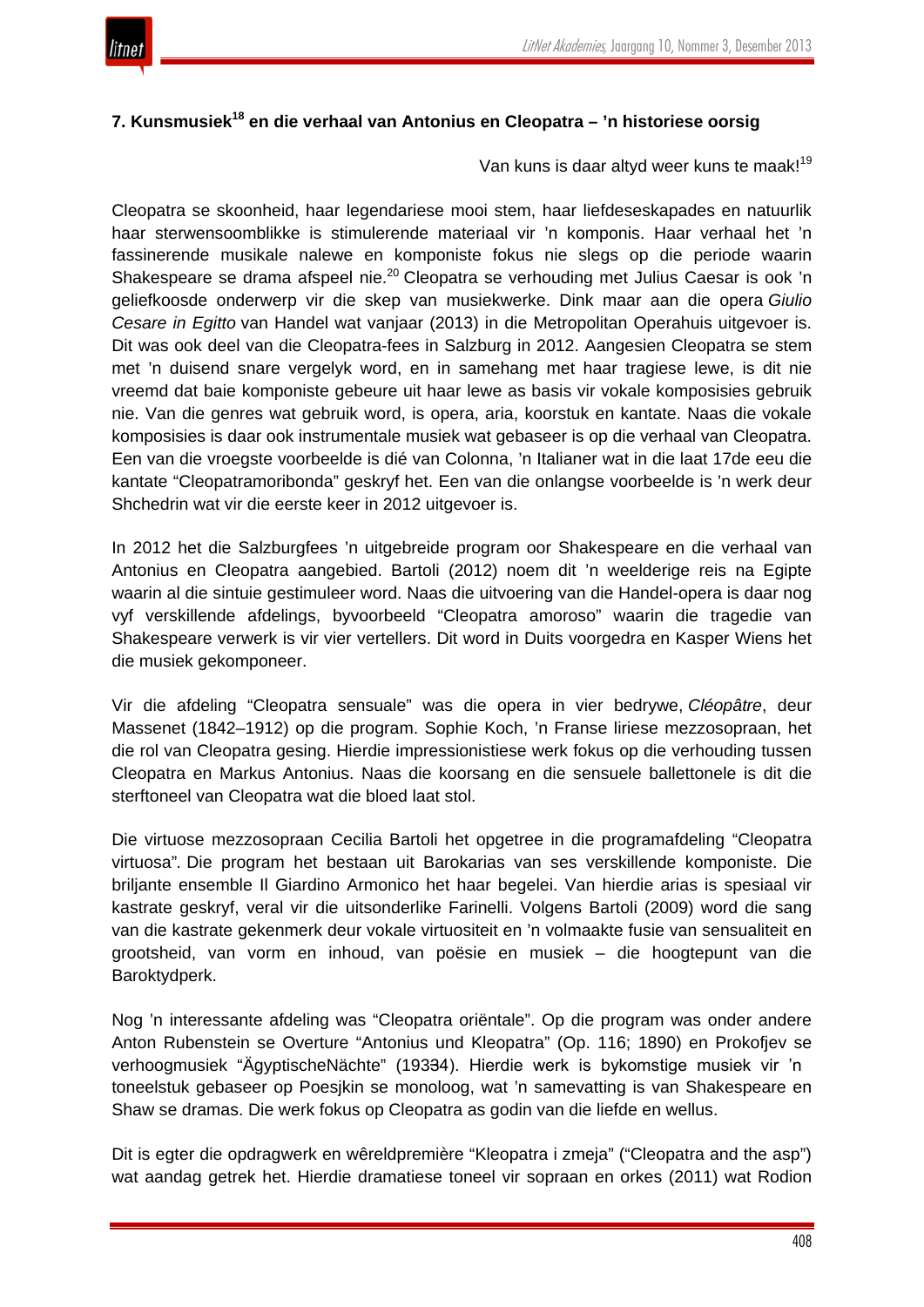

Shchedrin spesiaal vir die fees geskryf het, is 'n splinternuwe bydrae tot die repertorium wat die charisma van Cleopatra en haar lewe uitbeeld. Die werk is gebaseer op die dramatiese sterwenstoneel van Cleopatra soos Shakespeare dit uitgebeeld het in die tweede toneel van die vyfde bedryf. Shchedrin beskryf hierdie werk as 'n monodrama waarin die konflik tussen die dood en die lewe, die krag van die liefde en die invloed van mag hierdie legendariese vrou dryf om die fatale daad te pleeg. Hy gebruik die vertaling van Poesjkin as teks (Shchedrin 2011).

Die laaste afdeling was "Cleopatra tragica" en dit het die werk van Hector Berlioz, "La Mort de Cléopatre, scène lyrique" (1829) vir sopraan en orkes, as 'n belangrike fokuspunt gehad. Die teks van hierdie kantate beskryf die laaste oomblikke van die Ptolemeïese koningin. Die musiek is ekspressief met uitdagende harmoniese sekwense, idiosinkratiese ritmes en ekstreme vokale lyne saam met uitdagende orkestrale effekte, sinistere akkoorde gespeel deur die blasers en skerp dissonante (Bartoli 2012).

Hierdie uitgebreide en omvangryke musiekprogram van die Salzburgfees (Bartoli 2012) het op verskeie fasette van die legendariese karakter van Cleopatra gefokus. Deur die ekspressiewe moontlikhede wat musiek bied, het die komponiste uitnemend daarin geslaag om die besondere liefdesverhaal van Cleopatra en Antonius in klank te verbeeld.

In die bestudering van hoe Shakespeare se drama die skep van nuwe musiek beïnvloed het, kan mens nie nalaat om die minder suksesvolle weergawe van Barber (1966) se "Antony and Cleopatra" te noem nie.

Die nuwe Metropolitan Operahuis is in 1966 met Samuel Barber se opdragwerk, "Antony and Cleopatra", geopen, maar dit was 'n totale fiasko en een waarvan Barber nie herstel het nie. Hy het die opera gesien as 'n intieme uitbeelding van 'n tragiese liefdesverhouding tussen twee volwassenes wat vasgevang en vernietig is deur internasionale politiek. Die beroemde filmregisseur Franco Zeffirelli was die verhoog- en produksiebestuurder. In teenstelling met Barber se siening het hy die opening gevisualiseer as 'n grootse skouspel, vol kleur en dramatiese effekte. Alles – die musiek, die teks en opera as medium – was ondergeskik aan hierdie grootskaalse extravaganza.

Alles wat kón skeefloop, hét skeefgeloop. Die Met se nuutste tegniese masjinerie het gedurende die repetisies gebreek. Die beligting se proses het skeefgeloop. Hoorbare uitroepe van desperaatheid is van die verhoogbemanning gehoor – soos "Pasop vir die sfinks!" In een stadium het die sopraan Leontyne Price haar binne-in die piramide bevind – waar sy beslis nie op daardie stadium moes wees nie. Daarby was die orkes op die punt om te staak omdat arbeidswetgewing nie nagekom is nie.

Op die koop toe was Leontyne Price onder geweldige spanning. Sy was intens daarvan bewus dat sy die eerste internasionale swart opera-diva is wat in die Met optree én dat sy die ster van die opening van die nuwe Met is én dat sy sing in 'n opera wat spesiaal vir haar geskryf is. Maar die grootste uitdagings was die groteske kostuums, swaar skeppings in swart en goud, wat haar bewegings ingeperk het. Die bostuk van die klere was in Elisabethaanse styl, die halslyne was Oosters en die hooftooisels in oordadige Egiptiese styl. Sy moes soos 'n reusagtige biddende mantis lyk in haar uitbeelding as die weduwee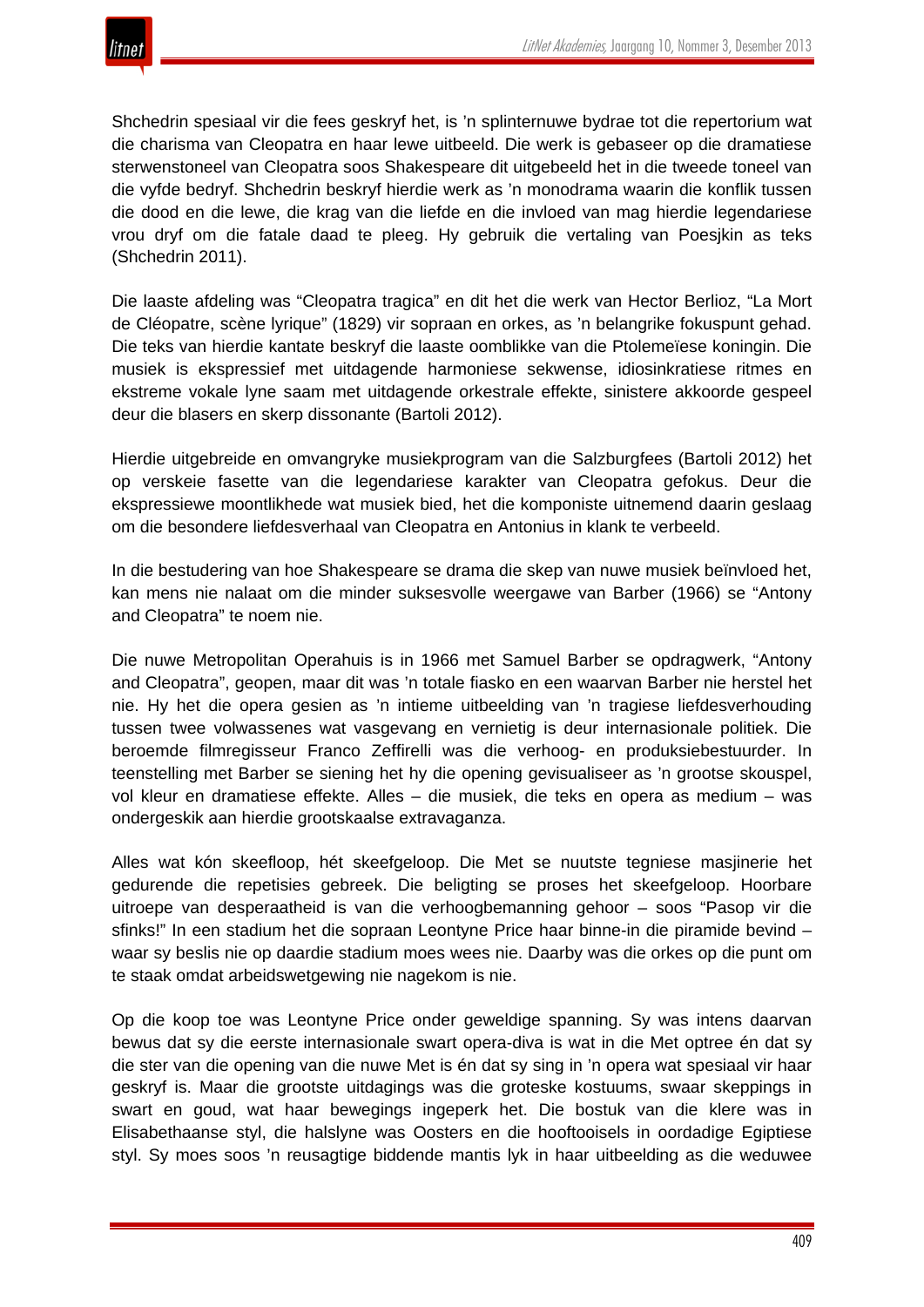

van die wêreld. Jare later, toe sy weer die musiek moes sing, het sy by die aanhoor van die eerste note in 'n angssweet uitgebars (Davis 2009).

Naas die uitbeelding van Cleopatra en Antonius en gebeure wat hulle raak, is die toonsetting van die bacchanale 'n voor die hand liggende keuse vir komponiste,<sup>21</sup> hetsy vir koor, vir solostem met orkesbegeleiding of vir solostem met klavierbegeleiding soos in die geval van Schubert se weergawe (Ezust 2003).

Schubert (1797-1828) se "Trinklied" D888 is 'n toonsetting van hierdie teks, en sy vermoë om hierdie dronknes en emosies deur klankskildering uit te beeld is uitmuntend. Deur verskeie musikale tegnieke, soos ritmiese variasie, die chromatiek en die verweefdheid en verdubbeling van musikale lyne, beeld hy die deining en die onvastheid van die sloep op die water uit, die gehik, die tongsleep en wasige visie van die drinkers (Johnson 1996; Schubert 1996).

Ook in Suid-Afrika<sup>22</sup> het hierdie verhaal komponiste, soos Hendrik Hofmeyr, geïnspireer. Hofmeyr se "The death of Cleopatra"(1986) vir sopraan en kamerorkes (bestaande uit fluit, basklarinet, horing, vibrafoon, harp, altviool en kontrabas) is gebaseer op die tweede toneel van die vyfde bedryf van Shakespeare se teks. In die styl van 'n dramatiese kantate, met arioso, resitatief en "Sprechgesang" vang Hofmeyr die kompleksiteit, aantrekkingskrag, magnetisme en komplekse rol van die Egiptiese koningin vas. In die weergawe van 2005 is die orkes verklein tot altviool, klarinet en klavier (Hofmeyr 2012.).

Alhoewel die volgende twee voorbeelde nie heeltemal tipeer kan word as kunsmusiek nie, dra dit tog by tot Suid-Afrikaanse musikale weergawes van die Cleopatra-verhaal.

Trevor Jones, 'n Suid-Afrikaner van geboorte, was verantwoordelik vir die klankbaan van die Hallmark-televisieproduksie *Cleopatra* in 1999. Hierdie weergawe is geskoei op die verhaal *The memoirs of Cleopatra*deur Margaret George (1998). Jones slaag uitstekend daarin om simfoniese klanke met die klank van tipiese Antieke-Egiptiese instrumente te vermeng (Jones 1999).

Neo Muyanga, 'n Zoeloekomponis en -musikant, se *Memory of how it feels* is 'n versameling van kort tonale stories met vertelling, dans en kamermusiekensemble. Van die vertellings is stories uit lande soos Uganda ("Nambi, dogter van die skeppergod Gulu"), Sumerië ("Gilgamesh en sy vriend Enkidu") en Egipte ("Cleopatra en haar Antonius") (Muyanga 2011).

Dit staan vas en seker dat verskeie komponiste van verskillende nasionaliteite deur die eeue gefassineer is deur die verhaal van Cleopatra, gebaseer op die teks van Shakespeare al dan nie, en daarom die talle, selfs uiteenlopende, weergawes daarvan in musiek. Op dié manier bevestig hulle Hennie Aucamp se woorde, "Van kuns is daar altyd weer kuns te maak."

#### **8. Musiek, Shakespeare en Cleopatra – 'n koda**

Ploutarchos, Shakespeare en Handel het eeue gelede geleef. Hendrik Hofmeyr, Shchedrin en Bartoli, weer, is eietydse kunstenaars, maar dit is Cleopatra, ikoon en artefak van lank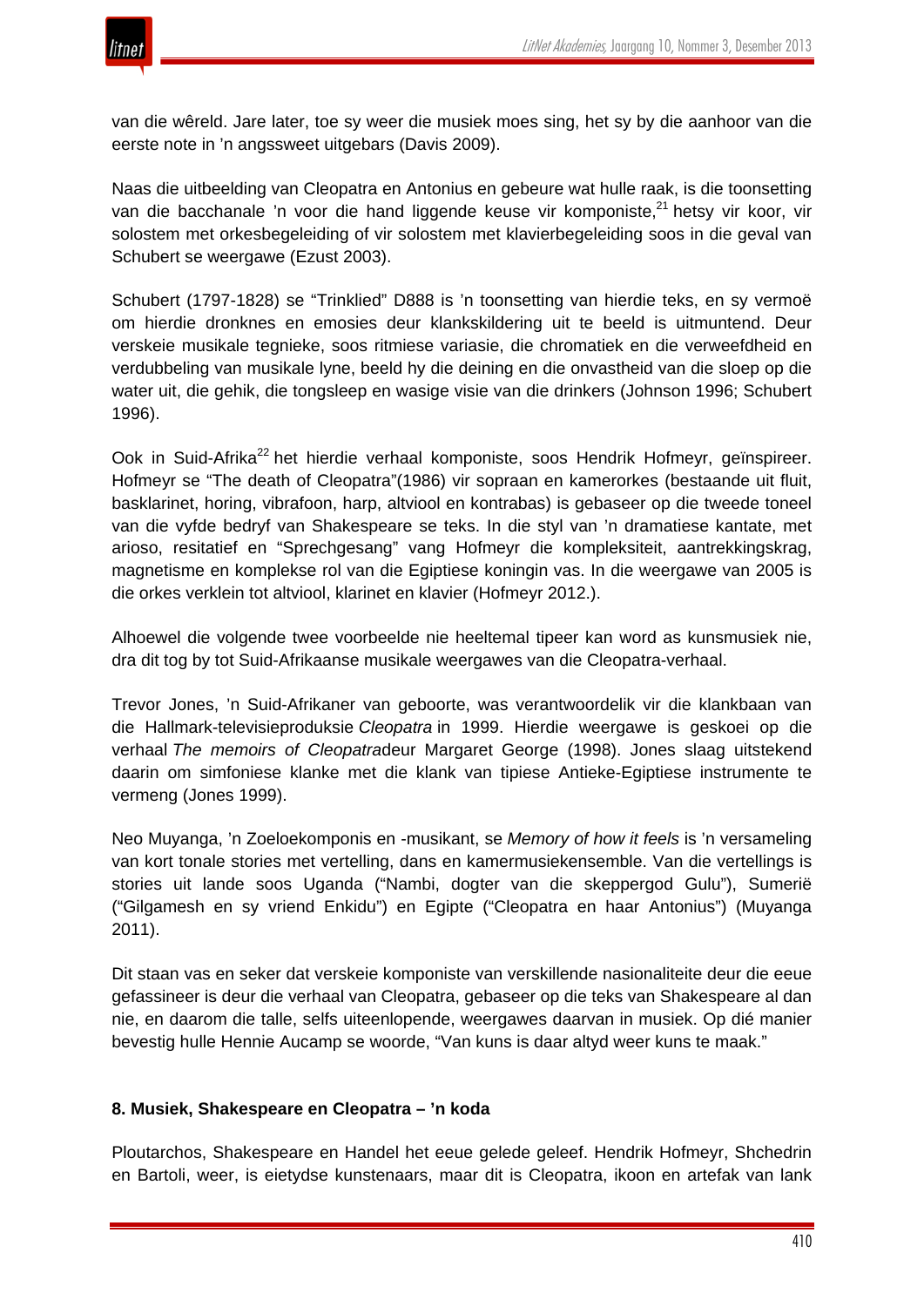

gelede en steeds teenwoordig, wat die gemene faktor in die kreatiewe skeppinge van talle kunstenaars is.

She will not be triumphed over. (Beard 2003)

# **Bibliografie**

Aalders, G.CH. 1952. *Het Hooglied. Commentaar op het Oude Testament*. N.V. Kampen: Uitgeversmaatschappij J.H. Kok.

Aelius, L. 2012. The Encyclopaedia Romana. http://www.ancientsites.com/aw/NewsStory/246549 (1 September 2012 geraadpleeg).

Alchin, L.K. 2005. Elizabethan era. http://en.wikipedia.org/wiki/Music\_in\_the\_Elizabethan\_era (27 Julie 2012 geraadpleeg).

Anderson, W. 1980. *Dante the maker*. Londen: Routledge & Kegan Paul.

Bancroft, M. 1998. Plato's cosmology & the mystical experience. http://www.markbancroft.com/info/platos-cosmology (15 Augustus 2012 geraadpleeg).

Barber, S. 1966. Antony and Cleopatra (opera). http://en.wikipedia.org/wiki/Antony\_and\_Cleopatra\_(opera) (22 Mei 2012 geraadpleeg).

Bartoli, C. 2012. *Cleopatra – im labyrinth von eros und macht*. Salzburger Pfingstfestspiele. 25–28 Mai 2012. Frankfurt am Main, Salzburg: Verlag der Autoren. http://www.salzburgerfestspiele.at/Portals/0/docs/Pfingsten2012\_LOWRES.pdf (15 Augustus 2012 geraadpleeg).

—. 2009. *Sacrificium*. *La Scuola dei Castrati*. Londen: Decca Music Group Limited.

Beard, M. 2003. Cleopatra: From history to myth. http://www.lrb.co.uk/v25/n06/marybeard/how-do-you-see-susan (14 Januarie 2013 geraadpleeg).

Blankenberg, N.A. 1980. *Vergilius. Van wapens en 'n man. Versvertaling van die Aeneïs*. Durbanville: Uitgewery Boschendal.

Calter, P. 1998. Pythagoras & music of the spheres. Dartmouth College.www.lotsofessays.com/essay\_search/1998\_23.html (14 Julie 2012 geraadpleeg).

Carstens, J.C., W.M. Lourens en A.J.J. Troskie (eindreds.). 2001. *Liedboek van die Kerk*. Vir gebruik by die erediens en ander byeenkomste. Kaapstad: NG Kerk-uitgewers.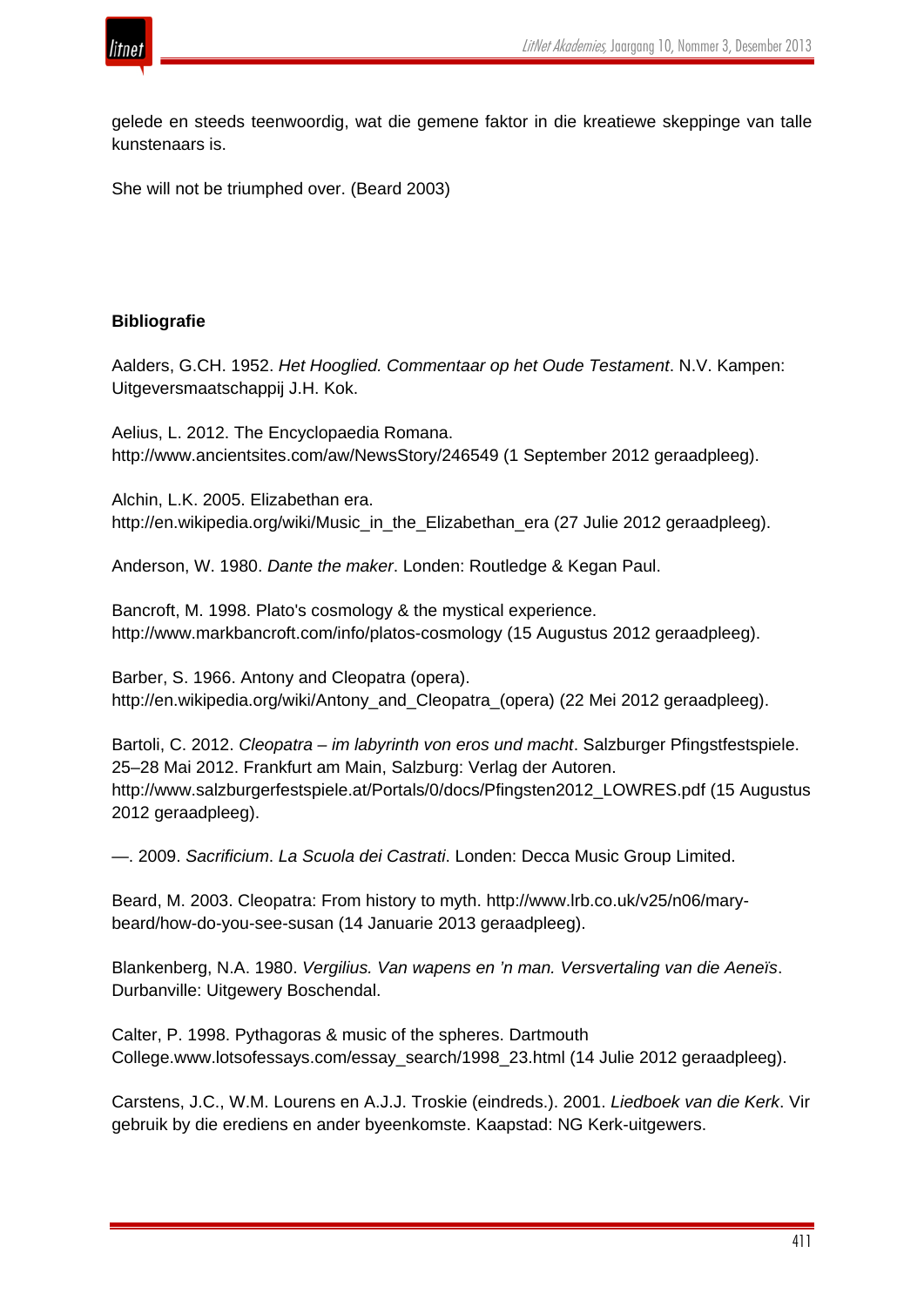

Crowe, D., N. Demeter en A. Lemon. 1996. The Gypsies, early history. In Levinson (red.) 1996. http://www.encyclopedia.com/topic/Gypsies.aspx (13 Augustus 2012 geraadpleeg).

Cummings, M.J. 2003. W. Shakespeare study guide. http://www.shakespearestudyguide.com (13 Augustus 2012 geraadpleeg).

Dante, A. 1990. *Die goddelike komedie*. Vertaal deur D.A.H. du Toit. Kaapstad: Zebra.

Davis, P.G. 2009. The tragedy of Antony and Cleopatra. *The New York Times*, 9 Januarie. http://www.nytimes.com/2009/01/11/arts/music/11davi.html?pagewanted=all (27 Julie 2012 geraadpleeg).

*Die Bybel*. 1986. Nuwe vertaling. Goodwood: Bybelgenootskap van Suid-Afrika.

Dollinger, A. 2000. An introduction to the history and culture of Pharaonic Egypt Reshafim, Israel. http://www.reshafim.org.il/ad/egypt (7 Augustus 2012 geraadpleeg).

Dunn, J. 2011. An introduction to ancient Egyptian music. http://www.touregypt.net/featurestories/music.html (29 September 2012 geraadpleeg).

Encyclopaedia Britannica. 2012. Doctrine of the affections. http://global.britannica.com/EBchecked/topic/7687/doctrine-of-the-affections (22 Oktober 2012 geraadpleeg).

Erman, A. 1894. Life in ancient Egypt. Vertaal deur H.M. Tirard. Londen: Macmillan & Co. http://archive.org/details/lifeinancientegy00ermaiala (4 Julie 2012 geraadpleeg).

Ezust, E. 2003. The Lied, art song, and choral texts archive. http://www.recmusic.org/lieder (10 Julie 2012 geraadpleeg).

Ford, B. (red.). 1971. *The age of Shakespeare*. Vol. 2 van die Pelican-gids vir Engelse letterkunde. Harmondworth, Baltimore en Victoria: Penguin Books Ltd.

George, M. 1998. *The memoirs of Cleopatra*. Londen: Pan Books.

Gill, N.S. 2012. Ancient/Classical history. http://www.ancienthistory.about.com (4 Julie 2012 geraadpleeg).

Goethe, J.W. 1966. *Faust*. Deel 1. Vertaal deur Eitemal. Kaapstad: Nasionale Boekhandel.

Griffiths, G. 2001. Isis. In Redford (red.) 2001.

Grout, J. 2012. Rome, the home of empire and all perfection. In Aelius (red.) 2012.http://www.ancientworlds.net/aw/NewsStory/246550 (1 September 2012 geraadpleeg).

Grout, D.J. en C.V. Palisca. 1996. *A history of western music*. 5de uitgawe. New York, Londen: W.W. Norton & Company.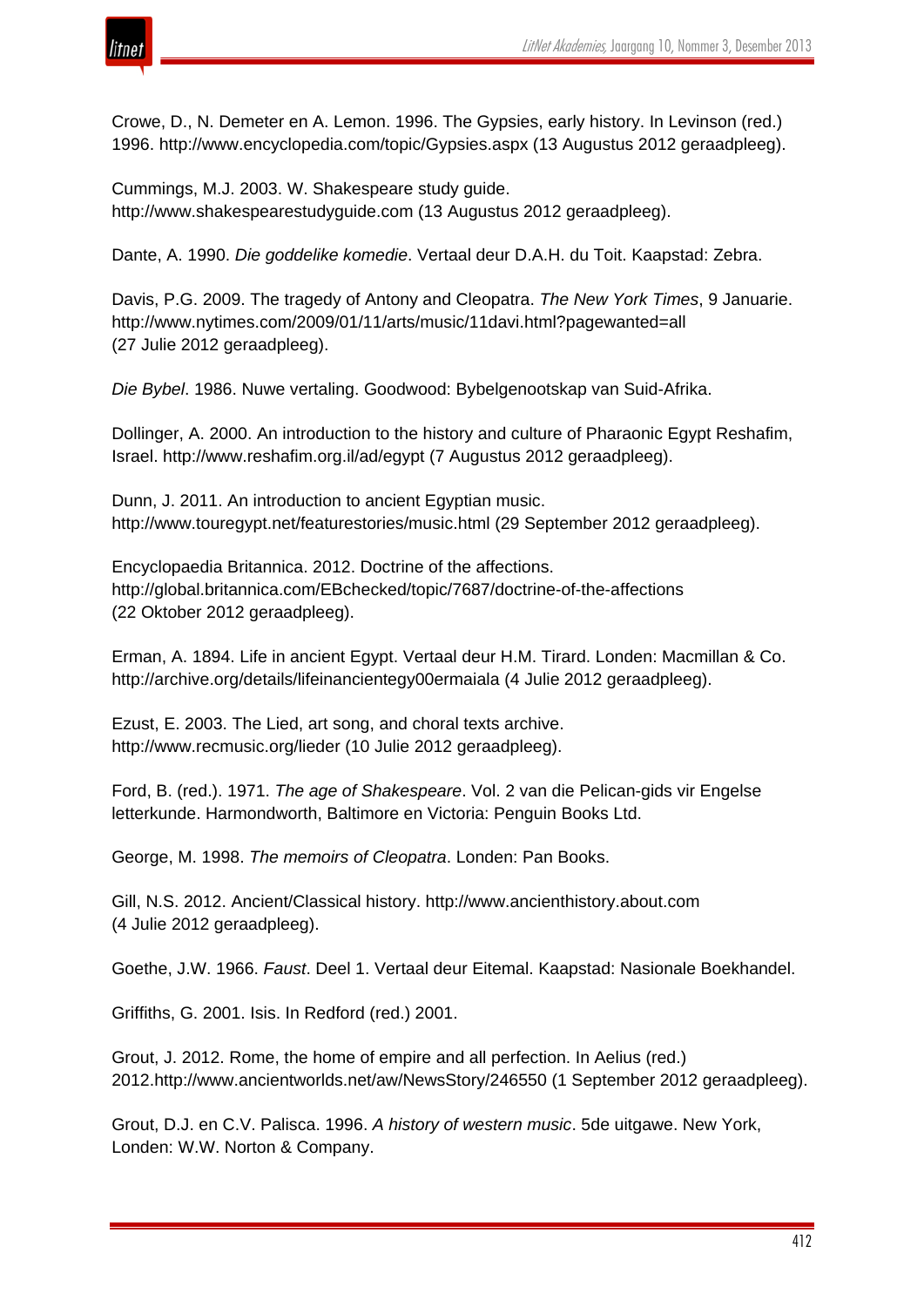

Hebrew music and musical instruments. 2013 (datum volgens artikel). In Jewish encyclopedia 1906. http://www.musiclyric4christian.com/hebrew-music.html (24 Augustus 2012 geraadpleeg).

Hofmeyr, H. 2012. The death of Cleopatra [Audio]. Solis: Zanne Stapelberg. http://zannestapelberg.com/2012/03 (17 September 2012 geraadpleeg).

Huffman, C. 2011. Pythagoras. In Zalta (red.) 2011.

Hull, H., M. Pearson en E. Sadlack. 2000. John Milton's *A Maske or Comus*. University of Maryland, at College Park. The Maryland Institute for Technology in the Humanities. http://www.mith.umd.edu (23 Julie 2012 geraadpleeg).

Isaacs, A. en E. Martin (reds.). 1990. *The Hamlyn illustrated encyclopedia of music*. Londen: The Hamlyn Publishing Group Limited.

Jewish encyclopedia. 1906. http://www.jewishencyclopedia.com (24 Augustus 2012 geraadpleeg).

Jewish liturgical music. 2012. http://www.infoplease.com/encyclopedia/entertainment/jewishliturgical-music.html ( 24 Augustus 2012 geraadpleeg).

Jewish music. 2008. Temple Emanu-El of San Jose. http://www.templesanjose.org/JudaismInfo/song (24 Augustus 2012 geraadpleeg).

Johnson, G. 1996. Notes. In Schubert 1996.

Jones, E. 1977 (datum volgens essay). Text and commentary. In Shakespeare 2005.

Jones, T. 1999. *Film music for Cleopatra*. Oorspronklike klankbaan. Londen: Contemporary Media Recordings.

Knights, L.C. 1971. King Lear and the great tragedies. In Ford (red.) 1971.

Lambert, T. s.j. A History of 16th century England. http://www.localhistories.org/henryvii.html (1 Julie 2013 geraadpleeg).

Langmuir, E. en N. Lynton. 2000. *The Yale dictionary of art and artists*. New Haven en Londen: Yale University Press.

Lathrop, H.B. 1908. Shakespeare's dramatic use of songs. *Modern Language Notes*, 23(1):1–5. https://archive.org/details/jstor-2916855 (8 Augustus 2012 geraadpleeg).

Levinson, D. 1996. Encyclopedia of world cultures. http://www.worldcat.org/title/encyclopedia-of-world-cultures/oclc/22492614 (22 Augustus 2012 geraadpleeg).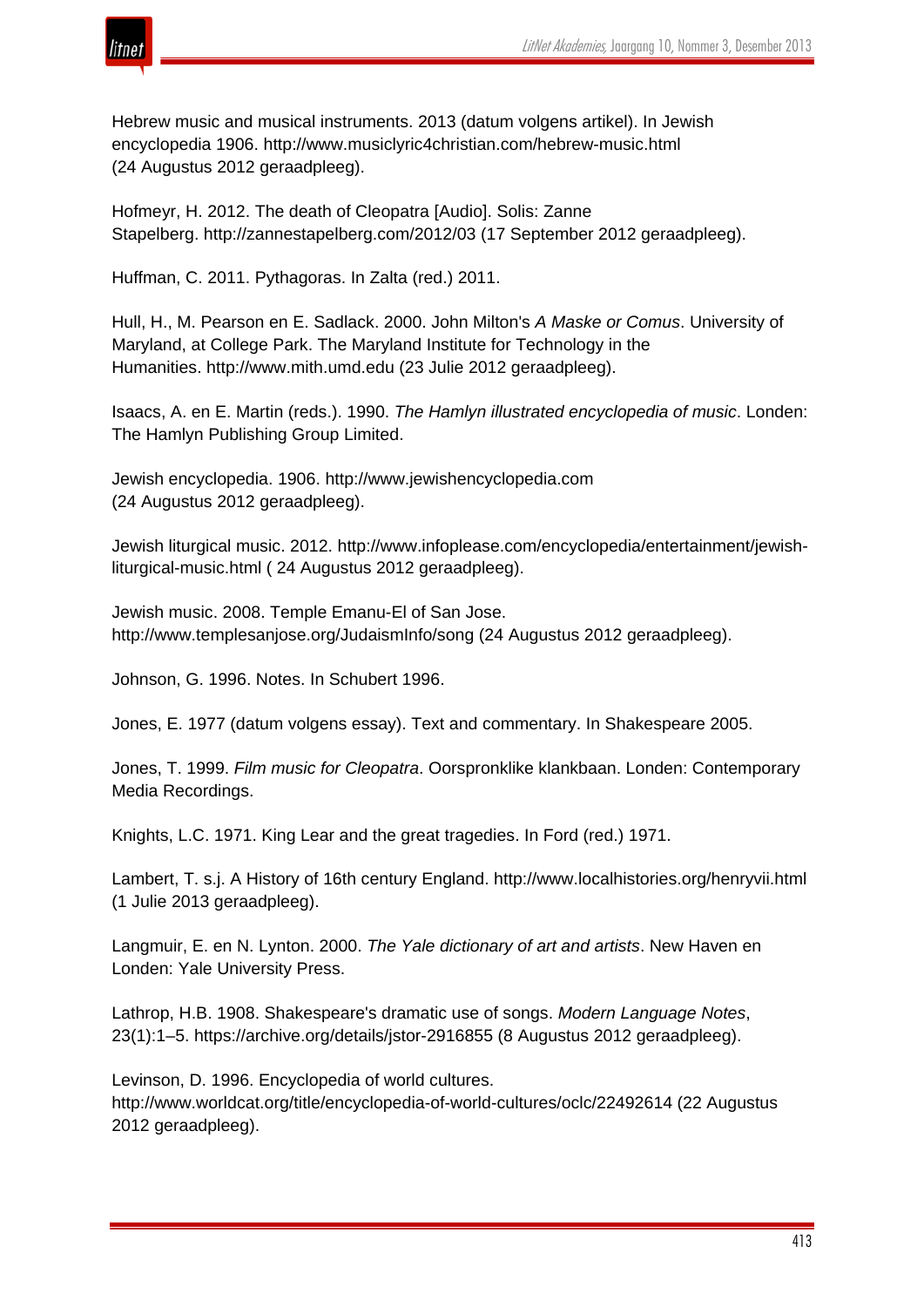

Lindley, D. 2006. *Shakespeare and music*. Arden critical companions. Londen: Arden Shakespeare.

MacCallum, M.W. 1909. Shakespeare's Roman plays and their background. http://www.perseus.tufts.edu/hopper/text?doc=Perseus:text:1999.03.0069 (18 September 2012 geraadpleeg).

Magill, F. (eindred.). 1983. *Duisend beste boeke*. Boekdeel 4. Kaapstad: Rubicon-Pers.

Martin, R.J. Jnr. 2006. Music in Shakespeare: The bard's innovative use of music as a dramatic tool. http://voices.yahoo.com/music-shakespeare-bards-innovative-music-98867.html (17 Augustus 2012 geraadpleeg).

Mellers, W. 1971. Words and music in Elizabethan England. In Ford (red.) 1971.

Mikulin, M. 2006. Teaching Shakespeare through song. http://circle.ubc.ca/handle/2429/17780 (24 Mei 2012 geraadpleeg)*.*

Muyanga, N. 2011. Memory of how it feels. http://neomuyanga.wordpress.com/2011/01/13/memory-of-how-it-feels (11 Julie 2012 geraadpleeg).

North, T. (vert.). 1910 [1579]. *Plutarch's lives*. Vol. 7. Londen: J.M. Dent. http://www.abebooks.com/book-search/title/plutarch's-lives-3/page-1 (17 Augustus 2012 geraadpleeg).

Odendal, F.F., P.C. Schoonees, C.J. Swanepoel, S.J. du Toit en C.M. Booysen (reds.). 1979. *Verklarende handwoordeboek van die Afrikaanse taal*. Johannesburg, Kaapstad: Perskor.

Ottermann, R. en M. Smit (hoofreds.). 2000. *Suid-Afrikaanse musiekwoordeboek*. Kaapstad: Pharos Woordeboeke.

Ploutarchos, L.M. 1579. *Shakespeare's Plutarch*. Vol. 2. (Sluit die hoofbronne van *Antony and Cleopatra* en van *Coriolanus* in.)

http://oll.libertyfund.org/index.php?option=com\_staticxt&staticfile=show.php?title=1802&Item id=27 (17 Augustus 2012 geraadpleeg).

—. 1902. *Antony. The lives of noble Grecians and Romans*. Vol. 3. Vertaal deur J. Dryden en A.H. Clough. Boston: Little Brown and Co. The Internet Classics Archive. http://www.shsu.edu/~his\_ncp/AntCleo.html (17 Augustus 2012 geraadpleeg).

Postma, F. 1926. *Die lewensbeskrywinge van Ploutarchos*. Deel 1–3. Pretoria: J.L. van Schaik Bpk.

Proust, M. 2006. *Remembrance of things past*. Vol. 2. Vertaal deur C.K. Scott Moncrieff en S. Hudson. Ware: Wordsworth Editions.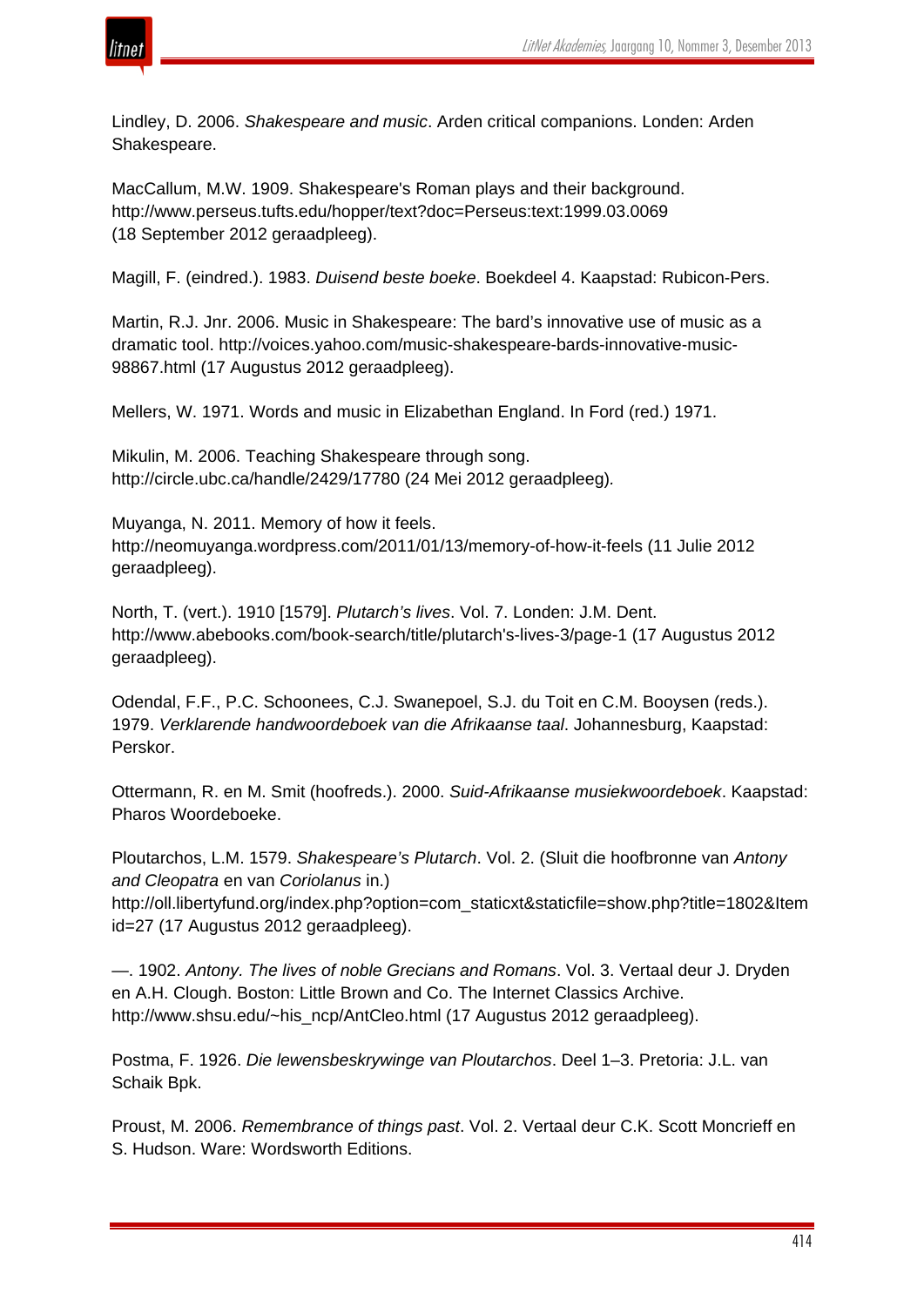



Rapaport, H. 2011. *Introductory tools for literary analysis. The literary theory toolkit: A compendium of concepts and methods*. Oxford: Blackwell Publishing Ltd.

Redford, D.B. (red.). 2011. *In ancient Egypt*. Oxford: Oxford University Press.

Schoonees, P.C. (hoofred.). 1972. *Woordeboek van die Afrikaanse Taal*. Pretoria: Die Staatsdrukker. http://www.woordeboek.co.za/index.php?qi=101090 (17 Mei 2013 geraadpleeg).

Schubert, F. 1996. *An 1826 Schubertiad*. Uitgawe nr. 26. Oudio-CD. Londen: The Hyperion.

Schulz, R. en M. Seidel. 2007. *Egypt*. *The world of the Pharaohs*. Königswinter: H.F. Ulmann.

Seawright, C. 2012. Hathor. Wikipedia, the free encyclopedia. http://en.wikipedia.org/wiki/Hathor (2 Augustus 2012 geraadpleeg).

Shaheen, N. 1999. *Biblical references in Shakespeare's plays*. Newark: University of Delaware.

Shakespeare, W. 1901. *Antony and Cleopatra*. From the library of literary criticism of English and American authors. 8 volumes. Onder redakteurskap van C.W. Moulton. New York: Moulton Publishing.

—. 1957. *The complete works of William Shakespeare*. Onder redakteurskap van W.J. Craig. Londen, New York, Toronto: Oxford University Press.

—. 2005. *Antony and Cleopatra*. Londen: Penguin books.

Shchedrin, R. 2011. Cleopatra and the snake. Dramatic scène for soprano and symphony orchestra. Teks gebaseer op William Shakespeare se tragedie *Antony and Cleopatra*. In Russies vertaal deur Boris Pasternak. In opdrag van die Salzburg Pfingstfestspiele 2012. http://www.schott-music.com/news/archive/show,7276.html (28 Augustus 2012 geraadpleeg).

Springfels, M. 2012. The San Francisco Early Music Society. http://www.sfems.org/work11/index.shtml (2 Augustus 2012 geraadpleeg).

Voltaire, F.-M.A. 1901. *A philosophical dictionary*. Ontleen aan die oeuvre van A. Voltaire Eietydse weergawe. New York: E.R. DuMont, 1901. "A critique and biography" deur J. Morley; notas deur T. Smollett; vertaal deur W.F. Fleming. eBooks@Adelaide. http://books.google.fm/books?id=s89RAAAAMAAJ (20 Augustus 2012 geraadpleeg).

Venezky, A. 1951. On the Shakespearean stage. New York: Twayne publishers. http://archive.org/stream/pageantryonthesh006980mbp/pageantryonthesh006980mbp\_djvu.t xt (3 Julie 2013 geraadpleeg).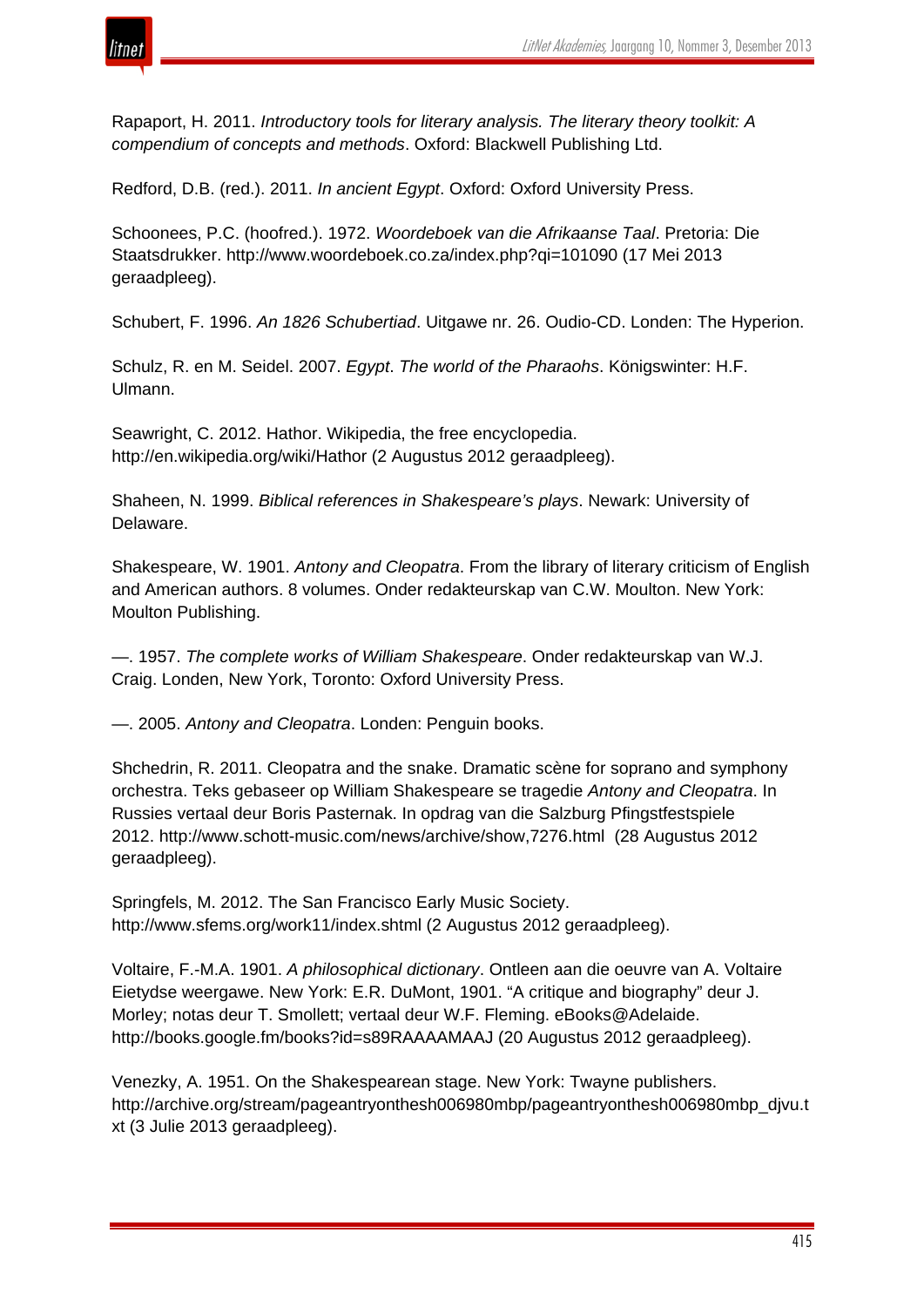

Weis, R. 2005. Introduction. The play in performance. Further reading. In Shakespeare 2005.

Wells, S. 2005. General introduction and chronology. In Shakespeare 2005.

Willeitner, J. 2007. Royal and divine festivals. In Schultz en Seidel (reds.) 2007.

Zalta, E.N. (red.). 2011. The Stanford encyclopedia of philosophy. http://plato.stanford.edu/archives/fall2011/entries/pythagoras (27 Julie 2012

# **Eindnotas**

 $1$  Spelling volgens Postma 1926.

<sup>2</sup> Ou Engelse naam vir *hobo*, afgelei van die Franse woord: *hautbois.*

<sup>3</sup> 'n Antieke skud-idiofoon.

<sup>4</sup> Spelling volgens die WAT.

<sup>5</sup> Die verwysing na die vertaling van Ploutarchos van die werk in 10 volumes is soos volg: "Englished by Sir Thomas North".

<sup>6</sup> Byvoorbeeld in die werk van Dante en sy tydgenote, klassieke filosofiese geskrifte, die Bybelse geskrifte, om enkeles te noem.

<sup>7</sup> Musiek in sigeunerstyl is onderskeibaar uit die manier waarop die instrumente bespeel word, die harmonisering, die melodiese versierings en die toonsisteem.

<sup>8</sup> Slange en krokodille is ook falliese simbole (Weis 2005).

<sup>9</sup> Tabourine (Fr.), tabor: Dit is 'n klein trommetiie gespeel met 'n stok terwyl die persoon ook op 'n blokfluitjie met drie gaatjies speel (daarom die uitdrukking "pyp en tabor"). Danse is op hierdie manier begelei (Ottermann e.a. 2000).

<sup>10</sup> Byvoorbeeld dié van Rubens en Poussin, om maar net twee te noem (Langmuir en Lynton 2000).

<sup>11</sup> "Kom, Skepper Gees, besoek u kerk, U wat vernuwe, ons versterk" e.v. (Lied 430, Carstens e.a. 2001).

<sup>12</sup> Trogee: Versvoet, bestaande uit 'n beklemtoonde gevolg deur 'n onbeklemtoonde lettergreep (Odendal e.a. 1979).